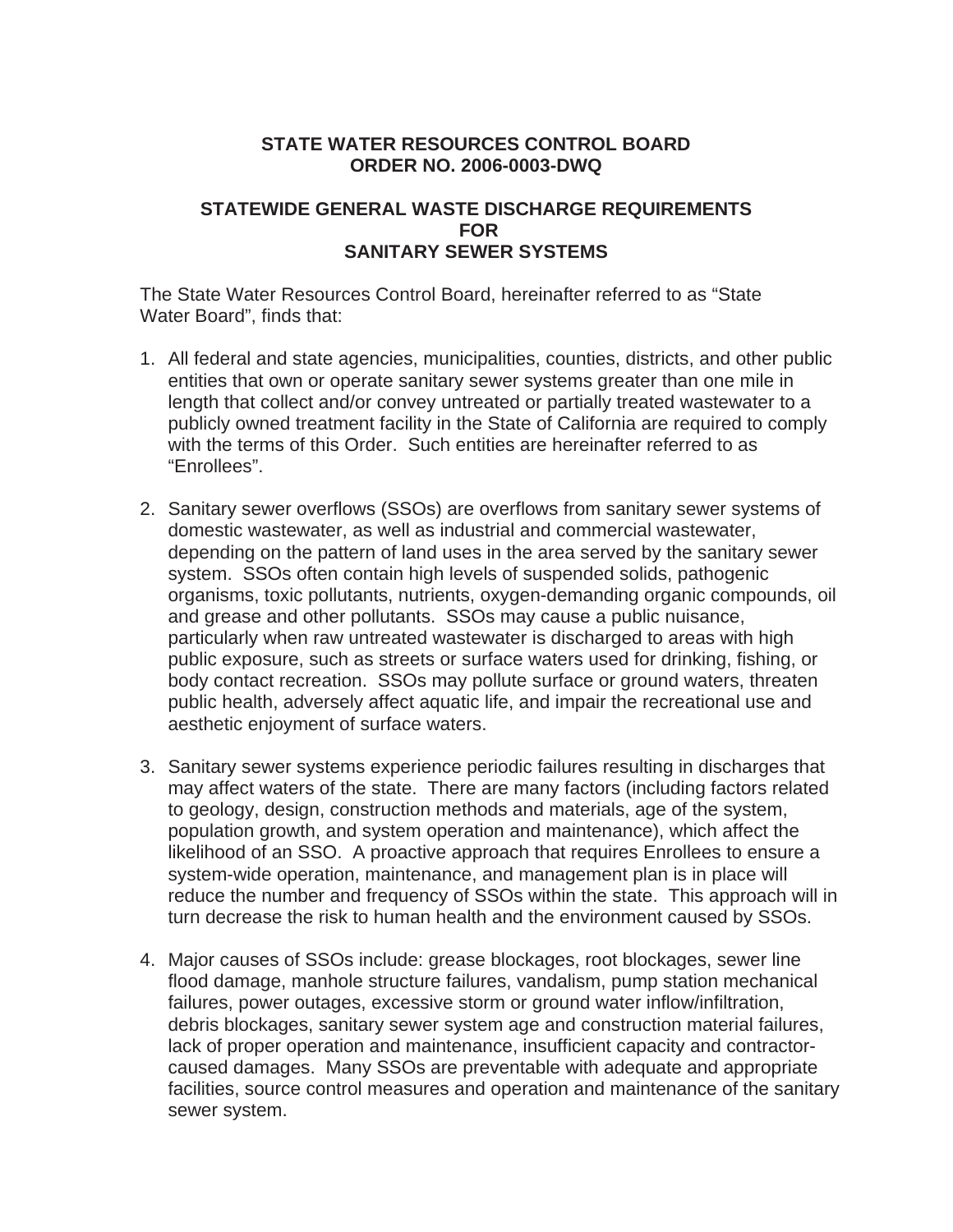#### **SEWER SYSTEM MANAGEMENT PLANS**

- 5. To facilitate proper funding and management of sanitary sewer systems, each Enrollee must develop and implement a system-specific Sewer System Management Plan (SSMP). To be effective, SSMPs must include provisions to provide proper and efficient management, operation, and maintenance of sanitary sewer systems, while taking into consideration risk management and cost benefit analysis. Additionally, an SSMP must contain a spill response plan that establishes standard procedures for immediate response to an SSO in a manner designed to minimize water quality impacts and potential nuisance conditions.
- 6. Many local public agencies in California have already developed SSMPs and implemented measures to reduce SSOs. These entities can build upon their existing efforts to establish a comprehensive SSMP consistent with this Order. Others, however, still require technical assistance and, in some cases, funding to improve sanitary sewer system operation and maintenance in order to reduce SSOs.
- 7. SSMP certification by technically qualified and experienced persons can provide a useful and cost-effective means for ensuring that SSMPs are developed and implemented appropriately.
- 8. It is the State Water Board's intent to gather additional information on the causes and sources of SSOs to augment existing information and to determine the full extent of SSOs and consequent public health and/or environmental impacts occurring in the State.
- 9. Both uniform SSO reporting and a centralized statewide electronic database are needed to collect information to allow the State Water Board and Regional Water Quality Control Boards (Regional Water Boards) to effectively analyze the extent of SSOs statewide and their potential impacts on beneficial uses and public health. The monitoring and reporting program required by this Order and the attached Monitoring and Reporting Program No. 2006-0003-DWQ, are necessary to assure compliance with these waste discharge requirements (WDRs).
- 10. Information regarding SSOs must be provided to Regional Water Boards and other regulatory agencies in a timely manner and be made available to the public in a complete, concise, and timely fashion.
- 11. Some Regional Water Boards have issued WDRs or WDRs that serve as National Pollution Discharge Elimination System (NPDES) permits to sanitary sewer system owners/operators within their jurisdictions. This Order establishes minimum requirements to prevent SSOs. Although it is the State Water Board's intent that this Order be the primary regulatory mechanism for sanitary sewer systems statewide, Regional Water Boards may issue more stringent or more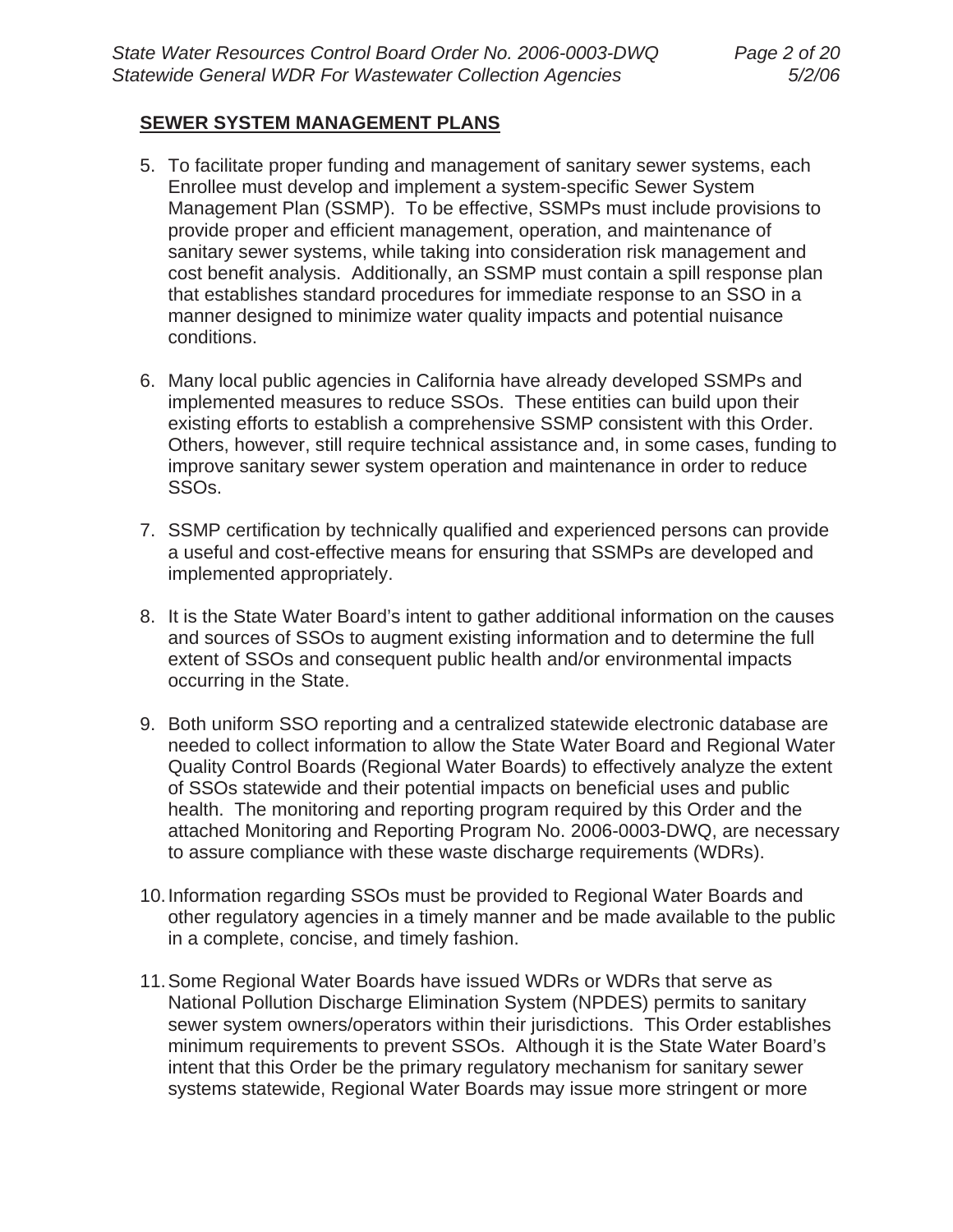prescriptive WDRs for sanitary sewer systems. Upon issuance or reissuance of a Regional Water Board's WDRs for a system subject to this Order, the Regional Water Board shall coordinate its requirements with stated requirements within this Order, to identify requirements that are more stringent, to remove requirements that are less stringent than this Order, and to provide consistency in reporting.

## **REGULATORY CONSIDERATIONS**

- 12. California Water Code section 13263 provides that the State Water Board may prescribe general WDRs for a category of discharges if the State Water Board finds or determines that:
	- The discharges are produced by the same or similar operations;
	- The discharges involve the same or similar types of waste;
	- The discharges require the same or similar treatment standards; and
	- The discharges are more appropriately regulated under general discharge requirements than individual discharge requirements.

This Order establishes requirements for a class of operations, facilities, and discharges that are similar throughout the state.

13. The issuance of general WDRs to the Enrollees will:

- a) Reduce the administrative burden of issuing individual WDRs to each Enrollee;
- b) Provide for a unified statewide approach for the reporting and database tracking of SSOs;
- c) Establish consistent and uniform requirements for SSMP development and implementation;
- d) Provide statewide consistency in reporting; and
- e) Facilitate consistent enforcement for violations.
- 14. The beneficial uses of surface waters that can be impaired by SSOs include, but are not limited to, aquatic life, drinking water supply, body contact and noncontact recreation, and aesthetics. The beneficial uses of ground water that can be impaired include, but are not limited to, drinking water and agricultural supply. Surface and ground waters throughout the state support these uses to varying degrees.
- 15. The implementation of requirements set forth in this Order will ensure the reasonable protection of past, present, and probable future beneficial uses of water and the prevention of nuisance. The requirements implement the water quality control plans (Basin Plans) for each region and take into account the environmental characteristics of hydrographic units within the state. Additionally, the State Water Board has considered water quality conditions that could reasonably be achieved through the coordinated control of all factors that affect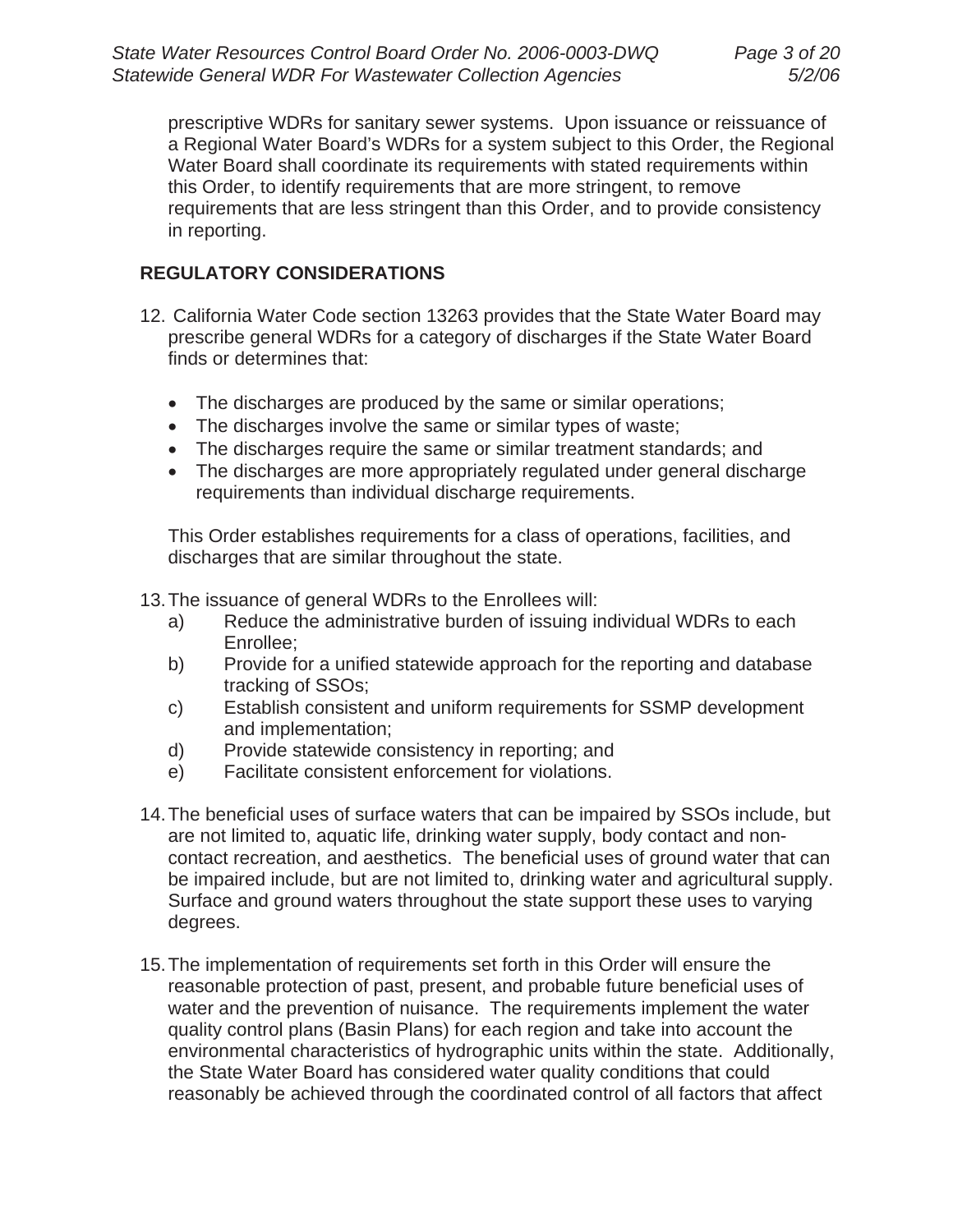water quality in the area, costs associated with compliance with these requirements, the need for developing housing within California, and the need to develop and use recycled water.

- 16. The Federal Clean Water Act largely prohibits any discharge of pollutants from a point source to waters of the United States except as authorized under an NPDES permit. In general, any point source discharge of sewage effluent to waters of the United States must comply with technology-based, secondary treatment standards, at a minimum, and any more stringent requirements necessary to meet applicable water quality standards and other requirements. Hence, the unpermitted discharge of wastewater from a sanitary sewer system to waters of the United States is illegal under the Clean Water Act. In addition, many Basin Plans adopted by the Regional Water Boards contain discharge prohibitions that apply to the discharge of untreated or partially treated wastewater. Finally, the California Water Code generally prohibits the discharge of waste to land prior to the filing of any required report of waste discharge and the subsequent issuance of either WDRs or a waiver of WDRs.
- 17. California Water Code section 13263 requires a water board to, after any necessary hearing, prescribe requirements as to the nature of any proposed discharge, existing discharge, or material change in an existing discharge. The requirements shall, among other things, take into consideration the need to prevent nuisance.
- 18. California Water Code section 13050, subdivision (m), defines nuisance as anything which meets all of the following requirements:
	- a. Is injurious to health, or is indecent or offensive to the senses, or an obstruction to the free use of property, so as to interfere with the comfortable enjoyment of life or property.
	- b. Affects at the same time an entire community or neighborhood, or any considerable number of persons, although the extent of the annoyance or damage inflicted upon individuals may be unequal.
	- c. Occurs during, or as a result of, the treatment or disposal of wastes.
- 19. This Order is consistent with State Water Board Resolution No. 68-16 (Statement of Policy with Respect to Maintaining High Quality of Waters in California) in that the Order imposes conditions to prevent impacts to water quality, does not allow the degradation of water quality, will not unreasonably affect beneficial uses of water, and will not result in water quality less than prescribed in State Water Board or Regional Water Board plans and policies.
- 20. The action to adopt this General Order is exempt from the California Environmental Quality Act (Public Resources Code §21000 et seq.) because it is an action taken by a regulatory agency to assure the protection of the environment and the regulatory process involves procedures for protection of the environment. (Cal. Code Regs., tit. 14, §15308). In addition, the action to adopt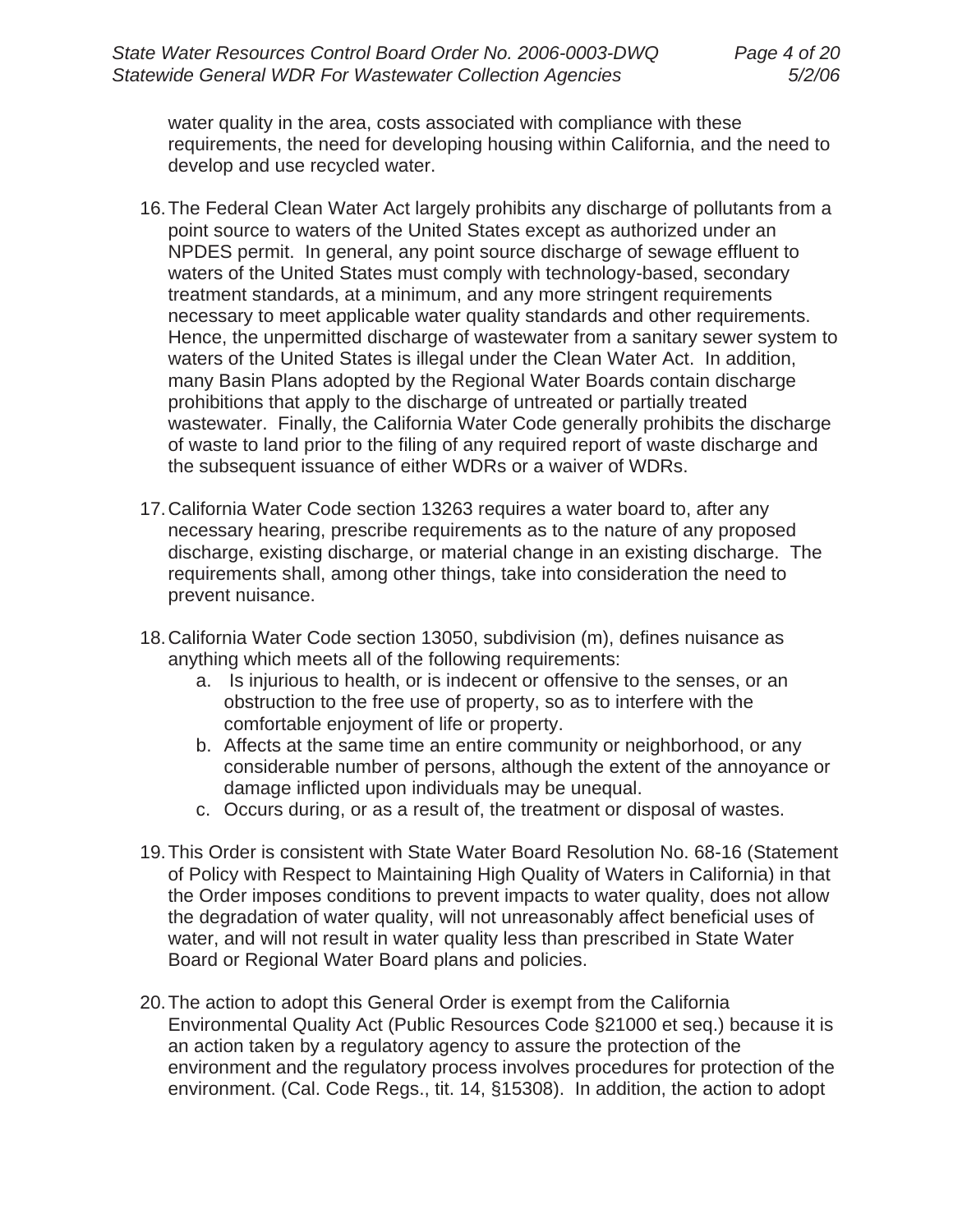this Order is exempt from CEQA pursuant to Cal.Code Regs., title 14, §15301 to the extent that it applies to existing sanitary sewer collection systems that constitute "existing facilities" as that term is used in Section 15301, and §15302, to the extent that it results in the repair or replacement of existing systems involving negligible or no expansion of capacity.

- 21. The Fact Sheet, which is incorporated by reference in the Order, contains supplemental information that was also considered in establishing these requirements.
- 22. The State Water Board has notified all affected public agencies and all known interested persons of the intent to prescribe general WDRs that require Enrollees to develop SSMPs and to report all SSOs.
- 23. The State Water Board conducted a public hearing on February 8, 2006, to receive oral and written comments on the draft order. The State Water Board received and considered, at its May 2, 2006, meeting, additional public comments on substantial changes made to the proposed general WDRs following the February 8, 2006, public hearing. The State Water Board has considered all comments pertaining to the proposed general WDRs.

**IT IS HEREBY ORDERED**, that pursuant to California Water Code section 13263, the Enrollees, their agents, successors, and assigns, in order to meet the provisions contained in Division 7 of the California Water Code and regulations adopted hereunder, shall comply with the following:

# **A. DEFINITIONS**

- 1. **Sanitary sewer overflow (SSO)** Any overflow, spill, release, discharge or diversion of untreated or partially treated wastewater from a sanitary sewer system. SSOs include:
	- (i) Overflows or releases of untreated or partially treated wastewater that reach waters of the United States;
	- (ii) Overflows or releases of untreated or partially treated wastewater that do not reach waters of the United States; and
	- (iii) Wastewater backups into buildings and on private property that are caused by blockages or flow conditions within the publicly owned portion of a sanitary sewer system.
- 2. **Sanitary sewer system** Any system of pipes, pump stations, sewer lines, or other conveyances, upstream of a wastewater treatment plant headworks used to collect and convey wastewater to the publicly owned treatment facility. Temporary storage and conveyance facilities (such as vaults, temporary piping, construction trenches, wet wells, impoundments, tanks, etc.) are considered to be part of the sanitary sewer system, and discharges into these temporary storage facilities are not considered to be SSOs.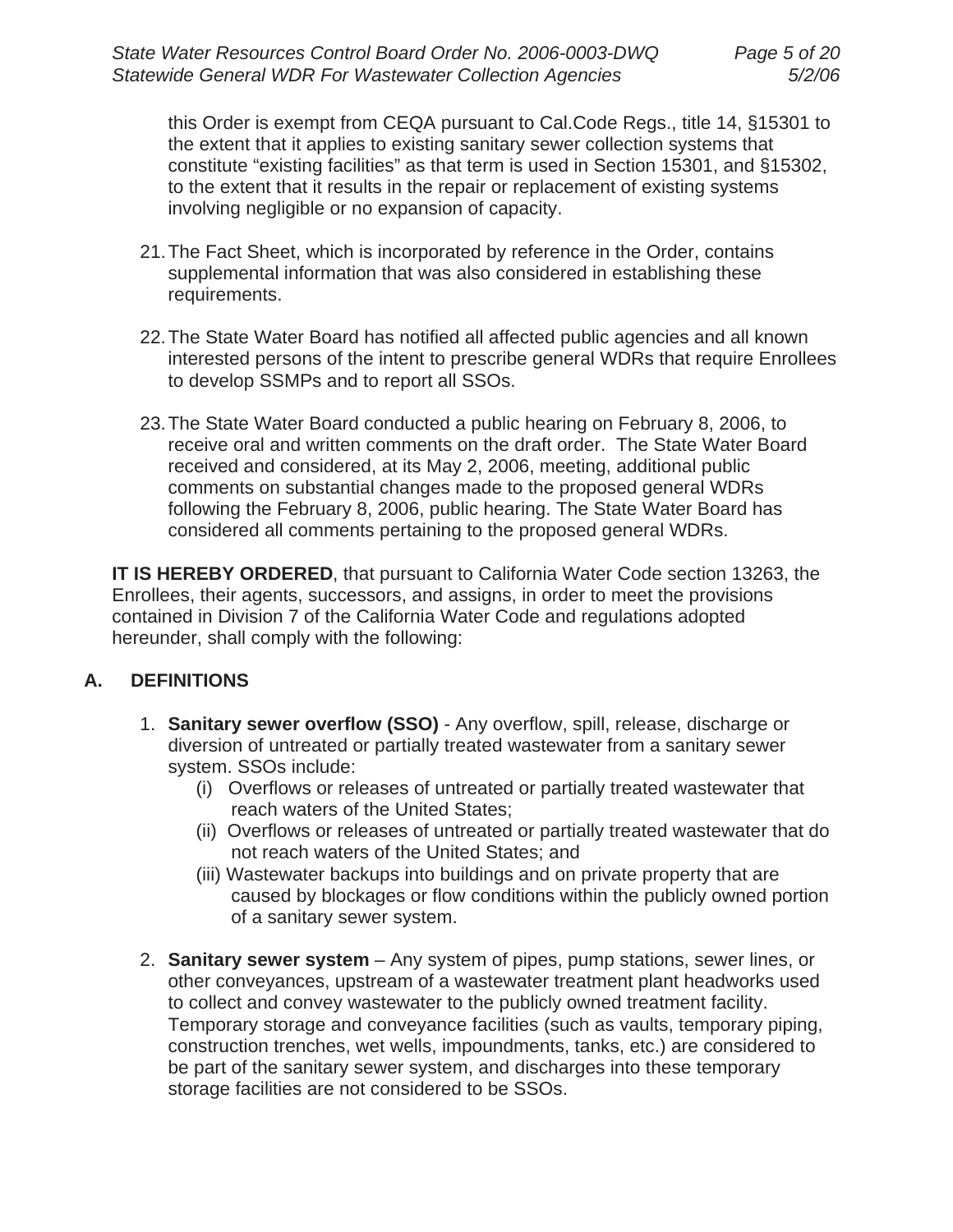For purposes of this Order, sanitary sewer systems include only those systems owned by public agencies that are comprised of more than one mile of pipes or sewer lines.

- 3. **Enrollee** A federal or state agency, municipality, county, district, and other public entity that owns or operates a sanitary sewer system, as defined in the general WDRs, and that has submitted a complete and approved application for coverage under this Order.
- 4. **SSO Reporting System** Online spill reporting system that is hosted, controlled, and maintained by the State Water Board. The web address for this site is http://ciwqs.waterboards.ca.gov. This online database is maintained on a secure site and is controlled by unique usernames and passwords.
- 5. **Untreated or partially treated wastewater** Any volume of waste discharged from the sanitary sewer system upstream of a wastewater treatment plant headworks.
- 6. **Satellite collection system**  The portion, if any, of a sanitary sewer system owned or operated by a different public agency than the agency that owns and operates the wastewater treatment facility to which the sanitary sewer system is tributary.
- 7. **Nuisance** California Water Code section 13050, subdivision (m), defines nuisance as anything which meets all of the following requirements:
	- a. Is injurious to health, or is indecent or offensive to the senses, or an obstruction to the free use of property, so as to interfere with the comfortable enjoyment of life or property.
	- b. Affects at the same time an entire community or neighborhood, or any considerable number of persons, although the extent of the annoyance or damage inflicted upon individuals may be unequal.
	- c. Occurs during, or as a result of, the treatment or disposal of wastes.

# **B. APPLICATION REQUIREMENTS**

- 1. Deadlines for Application All public agencies that currently own or operate sanitary sewer systems within the State of California must apply for coverage under the general WDRs within six (6) months of the date of adoption of the general WDRs. Additionally, public agencies that acquire or assume responsibility for operating sanitary sewer systems after the date of adoption of this Order must apply for coverage under the general WDRs at least three (3) months prior to operation of those facilities.
- 2. Applications under the general WDRs In order to apply for coverage pursuant to the general WDRs, a legally authorized representative for each agency must submit a complete application package. Within sixty (60) days of adoption of the general WDRs, State Water Board staff will send specific instructions on how to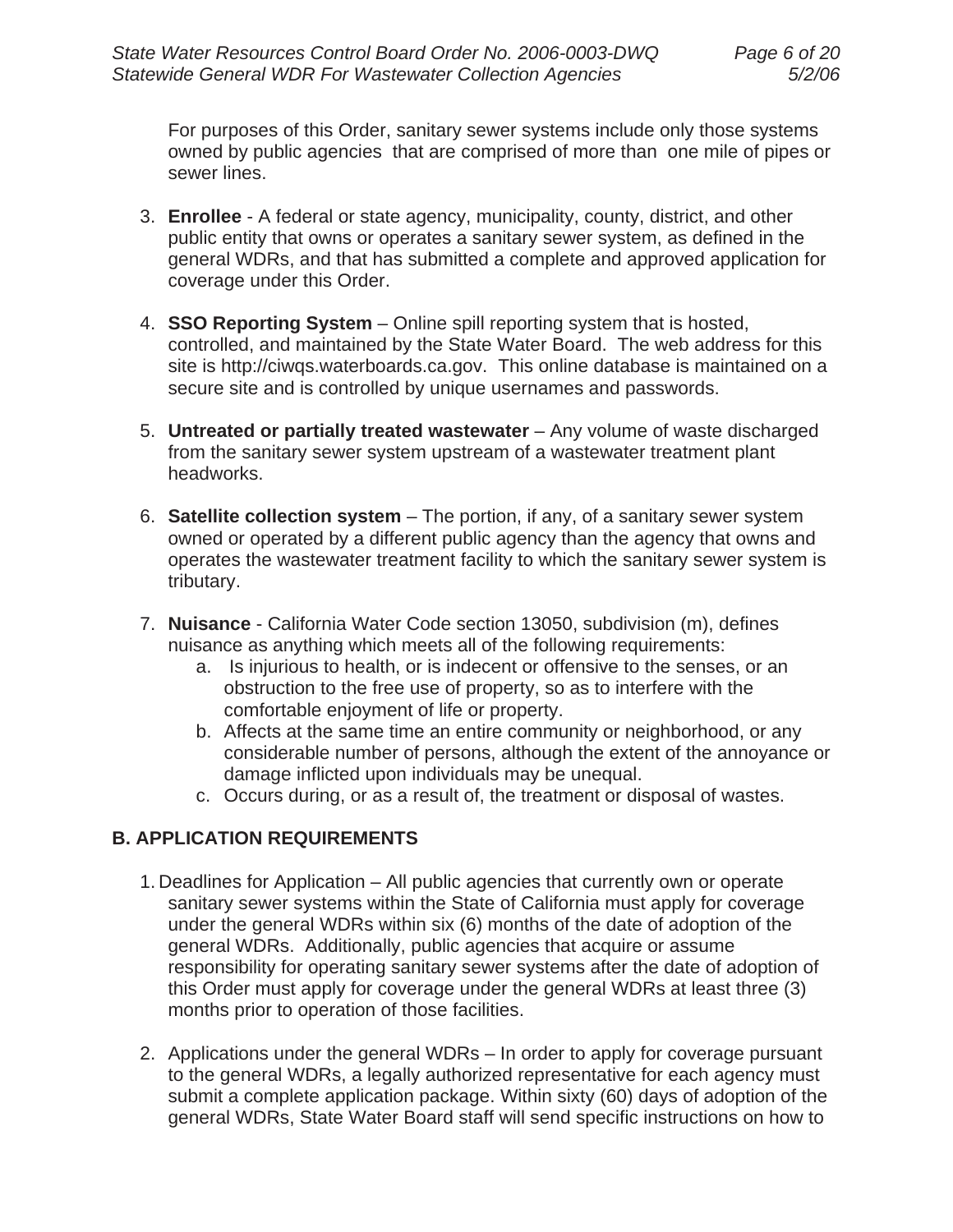apply for coverage under the general WDRs to all known public agencies that own sanitary sewer systems. Agencies that do not receive notice may obtain applications and instructions online on the Water Board's website.

3. Coverage under the general WDRs – Permit coverage will be in effect once a complete application package has been submitted and approved by the State Water Board's Division of Water Quality.

# **C. PROHIBITIONS**

- 1. Any SSO that results in a discharge of untreated or partially treated wastewater to waters of the United States is prohibited.
- 2. Any SSO that results in a discharge of untreated or partially treated wastewater that creates a nuisance as defined in California Water Code Section 13050(m) is prohibited.

## **D. PROVISIONS**

- 1. The Enrollee must comply with all conditions of this Order. Any noncompliance with this Order constitutes a violation of the California Water Code and is grounds for enforcement action.
- 2. It is the intent of the State Water Board that sanitary sewer systems be regulated in a manner consistent with the general WDRs. Nothing in the general WDRs shall be:
	- (i) Interpreted or applied in a manner inconsistent with the Federal Clean Water Act, or supersede a more specific or more stringent state or federal requirement in an existing permit, regulation, or administrative/judicial order or Consent Decree;
	- (ii) Interpreted or applied to authorize an SSO that is illegal under either the Clean Water Act, an applicable Basin Plan prohibition or water quality standard, or the California Water Code;
	- (iii) Interpreted or applied to prohibit a Regional Water Board from issuing an individual NPDES permit or WDR, superseding this general WDR, for a sanitary sewer system, authorized under the Clean Water Act or California Water Code; or
	- (iv) Interpreted or applied to supersede any more specific or more stringent WDRs or enforcement order issued by a Regional Water Board.
- 3. The Enrollee shall take all feasible steps to eliminate SSOs. In the event that an SSO does occur, the Enrollee shall take all feasible steps to contain and mitigate the impacts of an SSO.
- 4. In the event of an SSO, the Enrollee shall take all feasible steps to prevent untreated or partially treated wastewater from discharging from storm drains into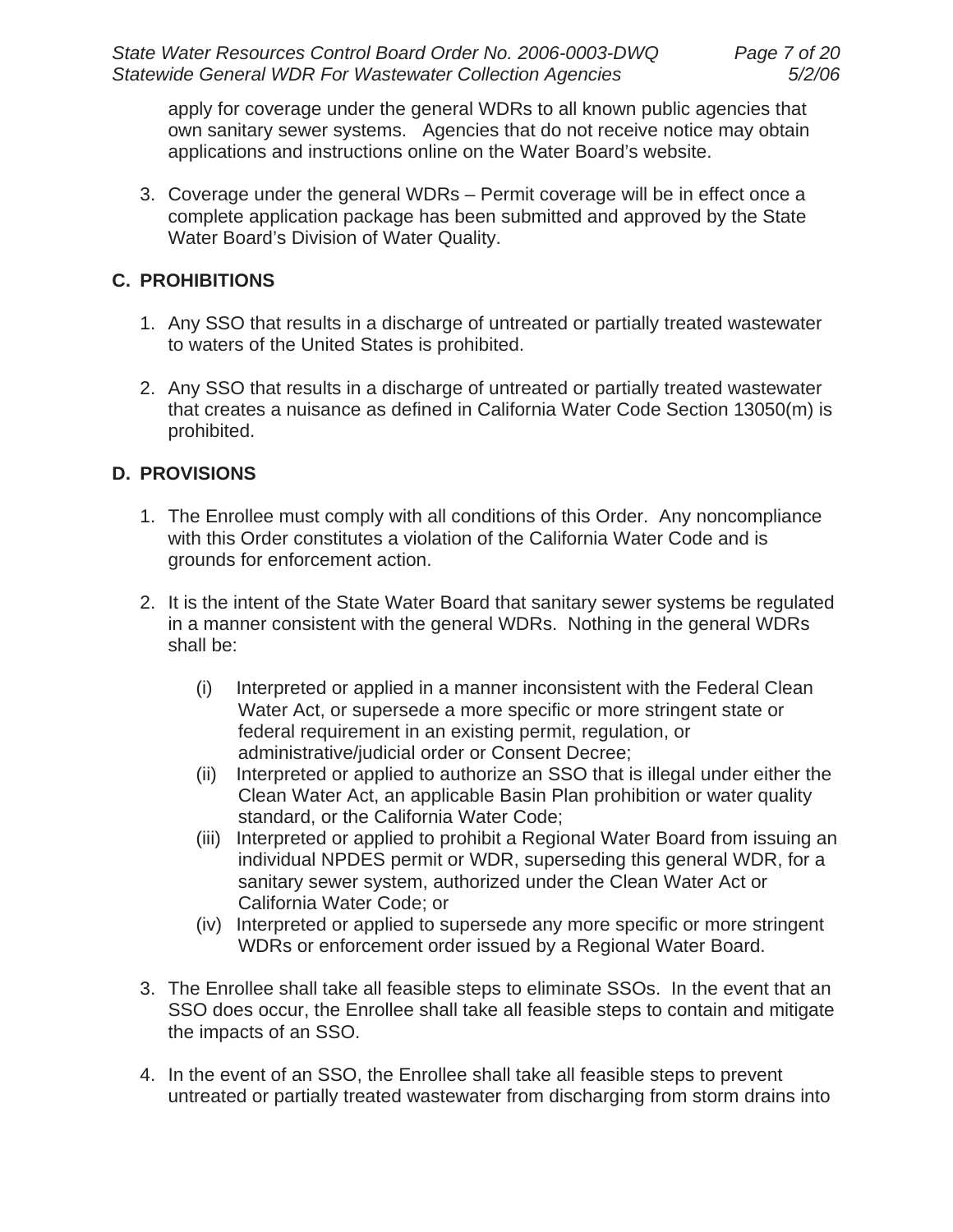flood control channels or waters of the United States by blocking the storm drainage system and by removing the wastewater from the storm drains.

- 5. All SSOs must be reported in accordance with Section G of the general WDRs.
- 6. In any enforcement action, the State and/or Regional Water Boards will consider the appropriate factors under the duly adopted State Water Board Enforcement Policy. And, consistent with the Enforcement Policy, the State and/or Regional Water Boards must consider the Enrollee's efforts to contain, control, and mitigate SSOs when considering the California Water Code Section 13327 factors. In assessing these factors, the State and/or Regional Water Boards will also consider whether:
	- (i) The Enrollee has complied with the requirements of this Order, including requirements for reporting and developing and implementing a SSMP;
	- (ii) The Enrollee can identify the cause or likely cause of the discharge event;
	- (iii) There were no feasible alternatives to the discharge, such as temporary storage or retention of untreated wastewater, reduction of inflow and infiltration, use of adequate backup equipment, collecting and hauling of untreated wastewater to a treatment facility, or an increase in the capacity of the system as necessary to contain the design storm event identified in the SSMP. It is inappropriate to consider the lack of feasible alternatives, if the Enrollee does not implement a periodic or continuing process to identify and correct problems.
	- (iv) The discharge was exceptional, unintentional, temporary, and caused by factors beyond the reasonable control of the Enrollee;
	- (v) The discharge could have been prevented by the exercise of reasonable control described in a certified SSMP for:
		- Proper management, operation and maintenance;
		- Adequate treatment facilities, sanitary sewer system facilities, and/or components with an appropriate design capacity, to reasonably prevent SSOs (e.g., adequately enlarging treatment or collection facilities to accommodate growth, infiltration and inflow (I/I), etc.);
		- Preventive maintenance (including cleaning and fats, oils, and grease (FOG) control);
		- Installation of adequate backup equipment; and
		- Inflow and infiltration prevention and control to the extent practicable.
	- (vi) The sanitary sewer system design capacity is appropriate to reasonably prevent SSOs.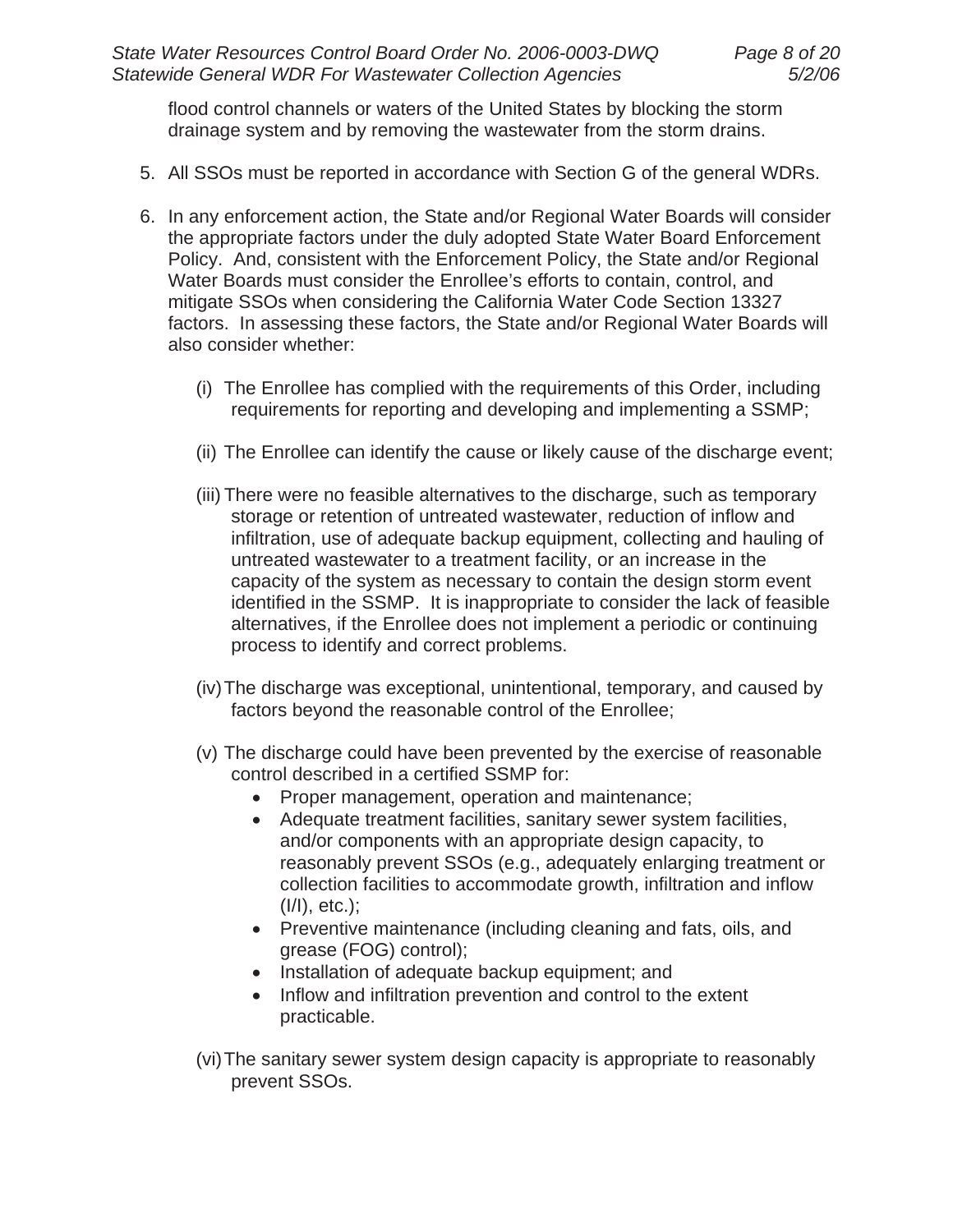- (vii) The Enrollee took all reasonable steps to stop and mitigate the impact of the discharge as soon as possible.
- 7. When a sanitary sewer overflow occurs, the Enrollee shall take all feasible steps and necessary remedial actions to 1) control or limit the volume of untreated or partially treated wastewater discharged, 2) terminate the discharge, and 3) recover as much of the wastewater discharged as possible for proper disposal, including any wash down water.

The Enrollee shall implement all remedial actions to the extent they may be applicable to the discharge and not inconsistent with an emergency response plan, including the following:

- (i) Interception and rerouting of untreated or partially treated wastewater flows around the wastewater line failure;
- (ii) Vacuum truck recovery of sanitary sewer overflows and wash down water;
- (iii) Cleanup of debris at the overflow site;
- (iv) System modifications to prevent another SSO at the same location;
- (v) Adequate sampling to determine the nature and impact of the release; and
- (vi) Adequate public notification to protect the public from exposure to the SSO.
- 8. The Enrollee shall properly, manage, operate, and maintain all parts of the sanitary sewer system owned or operated by the Enrollee, and shall ensure that the system operators (including employees, contractors, or other agents) are adequately trained and possess adequate knowledge, skills, and abilities.
- 9. The Enrollee shall allocate adequate resources for the operation, maintenance, and repair of its sanitary sewer system, by establishing a proper rate structure, accounting mechanisms, and auditing procedures to ensure an adequate measure of revenues and expenditures*.* These procedures must be in compliance with applicable laws and regulations and comply with generally acceptable accounting practices.
- 10. The Enrollee shall provide adequate capacity to convey base flows and peak flows, including flows related to wet weather events. Capacity shall meet or exceed the design criteria as defined in the Enrollee's System Evaluation and Capacity Assurance Plan for all parts of the sanitary sewer system owned or operated by the Enrollee.
- 11. The Enrollee shall develop and implement a written Sewer System Management Plan (SSMP) and make it available to the State and/or Regional Water Board upon request. A copy of this document must be publicly available at the Enrollee's office and/or available on the Internet. This SSMP must be approved by the Enrollee's governing board at a public meeting.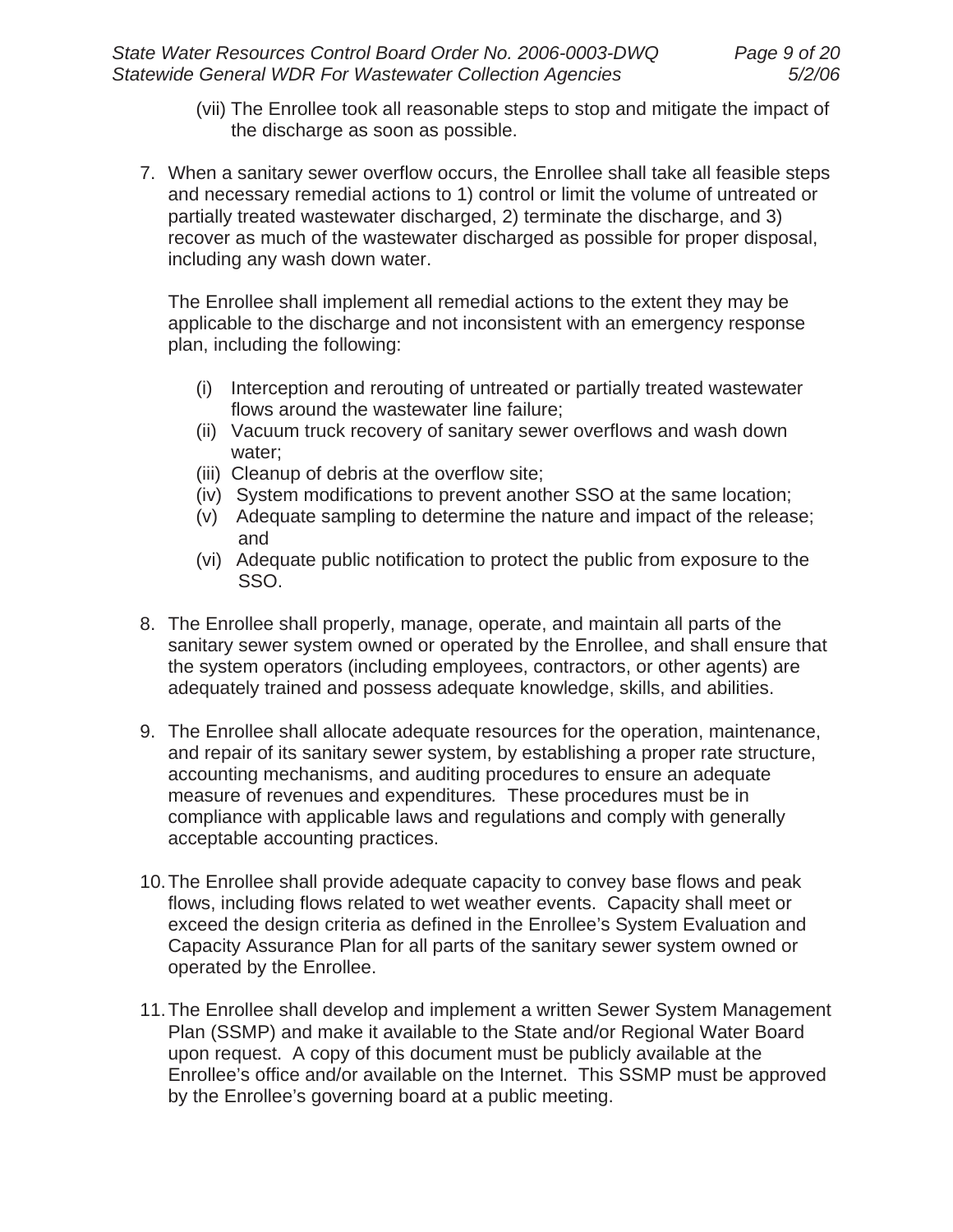*State Water Resources Control Board Order No. 2006-0003-DWQ Page 10 of 20 Statewide General WDR For Wastewater Collection Agencies 5/2/06*

- 12. In accordance with the California Business and Professions Code sections 6735, 7835, and 7835.1, all engineering and geologic evaluations and judgments shall be performed by or under the direction of registered professionals competent and proficient in the fields pertinent to the required activities. Specific elements of the SSMP that require professional evaluation and judgments shall be prepared by or under the direction of appropriately qualified professionals, and shall bear the professional(s)' signature and stamp.
- 13. The mandatory elements of the SSMP are specified below. However, if the Enrollee believes that any element of this section is not appropriate or applicable to the Enrollee's sanitary sewer system, the SSMP program does not need to address that element. The Enrollee must justify why that element is not applicable. The SSMP must be approved by the deadlines listed in the SSMP Time Schedule below.

#### **Sewer System Management Plan (SSMP)**

- (i) **Goal**: The goal of the SSMP is to provide a plan and schedule to properly manage, operate, and maintain all parts of the sanitary sewer system. This will help reduce and prevent SSOs, as well as mitigate any SSOs that do occur.
- (ii) **Organization**: The SSMP must identify:
	- (a) The name of the responsible or authorized representative as described in Section J of this Order.
	- (b) The names and telephone numbers for management, administrative, and maintenance positions responsible for implementing specific measures in the SSMP program. The SSMP must identify lines of authority through an organization chart or similar document with a narrative explanation; and
	- (c) The chain of communication for reporting SSOs, from receipt of a complaint or other information, including the person responsible for reporting SSOs to the State and Regional Water Board and other agencies if applicable (such as County Health Officer, County Environmental Health Agency, Regional Water Board, and/or State Office of Emergency Services (OES)).
- (iii) **Legal Authority:** Each Enrollee must demonstrate, through sanitary sewer system use ordinances, service agreements, or other legally binding procedures, that it possesses the necessary legal authority to:
	- (a) Prevent illicit discharges into its sanitary sewer system (examples may include I/I, stormwater, chemical dumping, unauthorized debris and cut roots, etc.);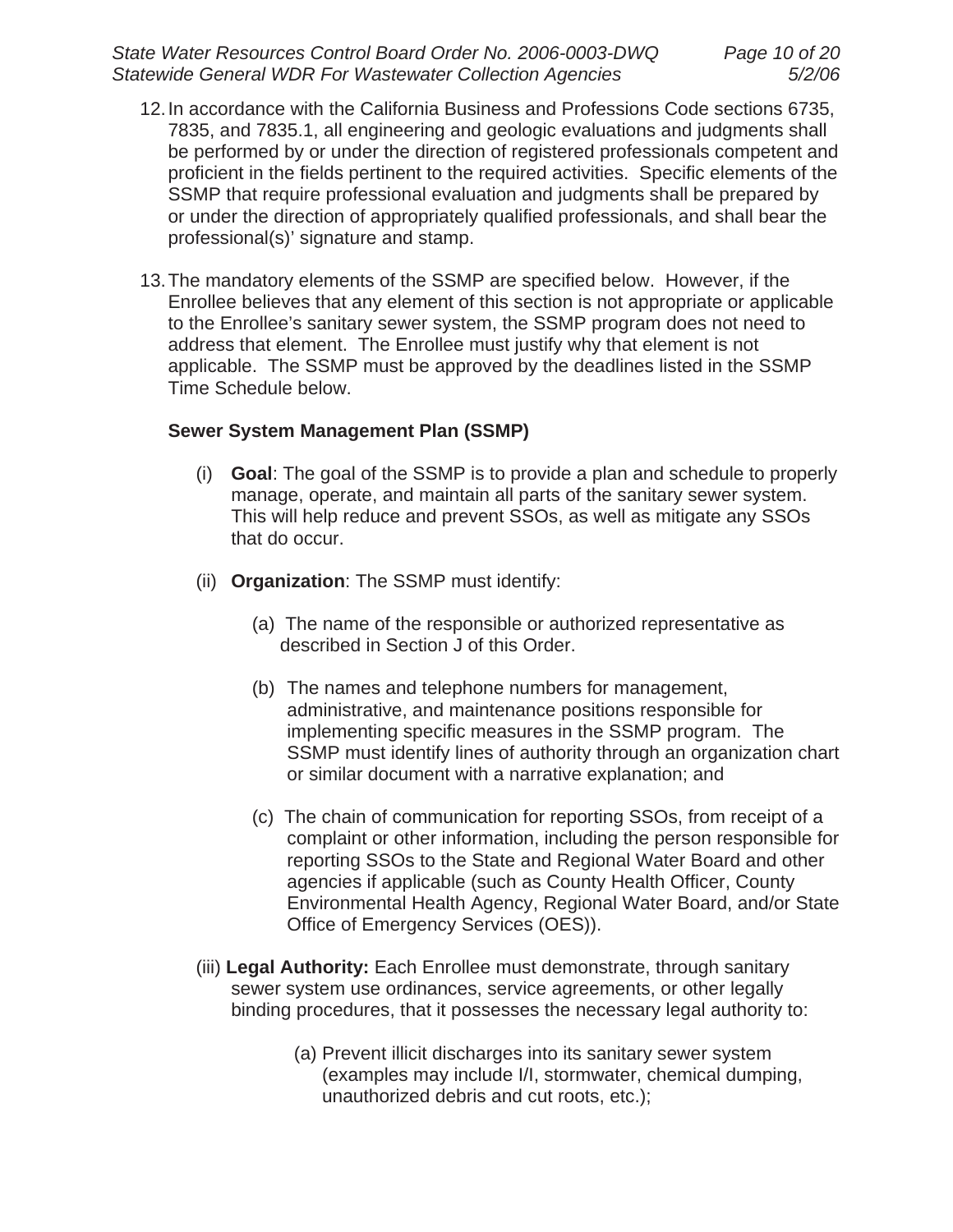- (b) Require that sewers and connections be properly designed and constructed;
- (c) Ensure access for maintenance, inspection, or repairs for portions of the lateral owned or maintained by the Public Agency;
- (d) Limit the discharge of fats, oils, and grease and other debris that may cause blockages, and
- (e) Enforce any violation of its sewer ordinances.
- (iv) **Operation and Maintenance Program**. The SSMP must include those elements listed below that are appropriate and applicable to the Enrollee's system:
	- (a) Maintain an up-to-date map of the sanitary sewer system, showing all gravity line segments and manholes, pumping facilities, pressure pipes and valves, and applicable stormwater conveyance facilities;
	- (b) Describe routine preventive operation and maintenance activities by staff and contractors, including a system for scheduling regular maintenance and cleaning of the sanitary sewer system with more frequent cleaning and maintenance targeted at known problem areas. The Preventative Maintenance (PM) program should have a system to document scheduled and conducted activities, such as work orders;
	- (c) Develop a rehabilitation and replacement plan to identify and prioritize system deficiencies and implement short-term and longterm rehabilitation actions to address each deficiency. The program should include regular visual and TV inspections of manholes and sewer pipes, and a system for ranking the condition of sewer pipes and scheduling rehabilitation. Rehabilitation and replacement should focus on sewer pipes that are at risk of collapse or prone to more frequent blockages due to pipe defects. Finally, the rehabilitation and replacement plan should include a capital improvement plan that addresses proper management and protection of the infrastructure assets. The plan shall include a time schedule for implementing the short- and long-term plans plus a schedule for developing the funds needed for the capital improvement plan;
	- (d) Provide training on a regular basis for staff in sanitary sewer system operations and maintenance, and require contractors to be appropriately trained; and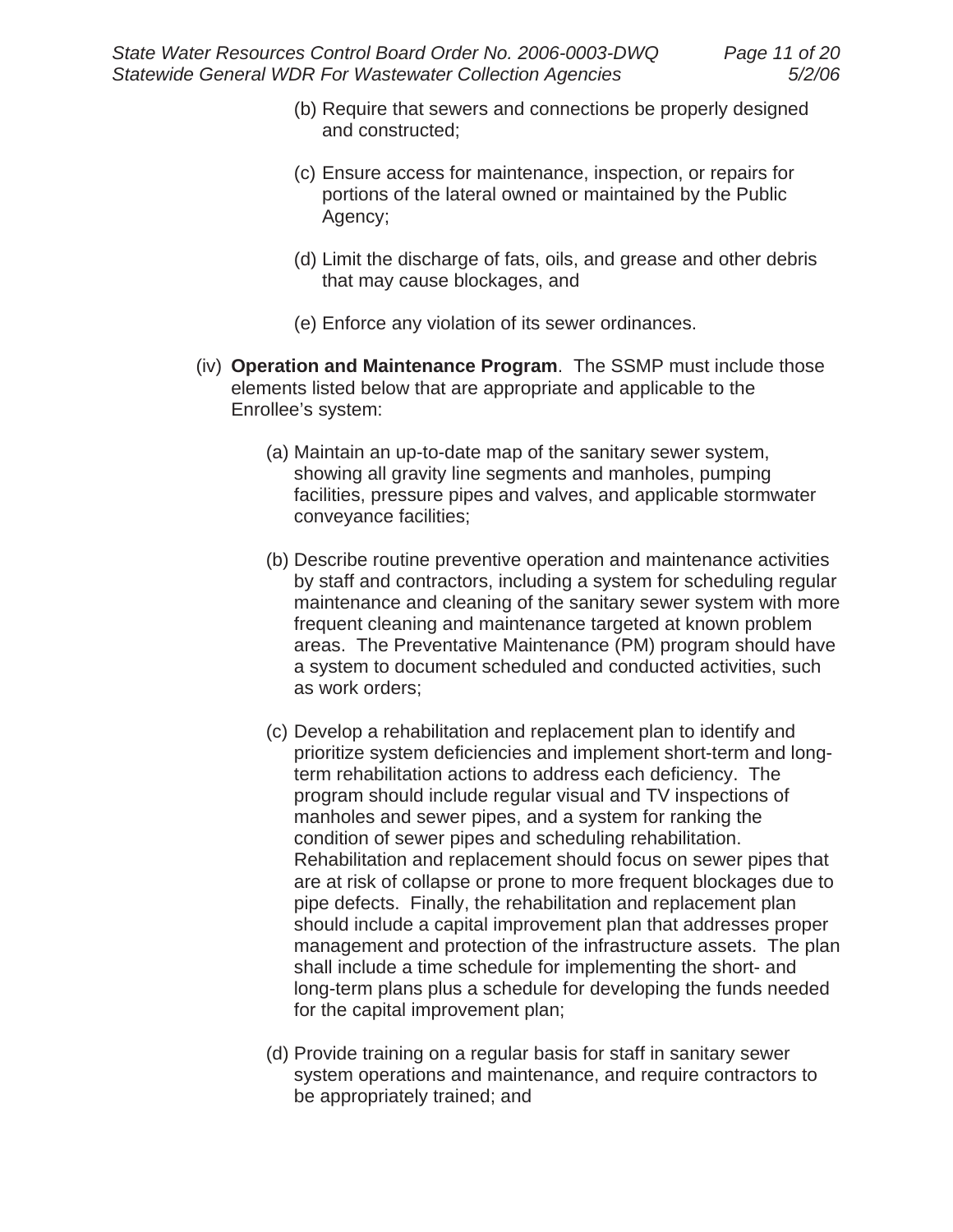(e) Provide equipment and replacement part inventories, including identification of critical replacement parts.

## (v) **Design and Performance Provisions**:

- (a) Design and construction standards and specifications for the installation of new sanitary sewer systems, pump stations and other appurtenances; and for the rehabilitation and repair of existing sanitary sewer systems; and
- (b) Procedures and standards for inspecting and testing the installation of new sewers, pumps, and other appurtenances and for rehabilitation and repair projects.
- (vi) **Overflow Emergency Response Plan -** Each Enrollee shall develop and implement an overflow emergency response plan that identifies measures to protect public health and the environment. At a minimum, this plan must include the following:
	- (a) Proper notification procedures so that the primary responders and regulatory agencies are informed of all SSOs in a timely manner;
	- (b) A program to ensure an appropriate response to all overflows;
	- (c) Procedures to ensure prompt notification to appropriate regulatory agencies and other potentially affected entities (e.g. health agencies, Regional Water Boards, water suppliers, etc.) of all SSOs that potentially affect public health or reach the waters of the State in accordance with the MRP. All SSOs shall be reported in accordance with this MRP, the California Water Code, other State Law, and other applicable Regional Water Board WDRs or NPDES permit requirements. The SSMP should identify the officials who will receive immediate notification;
	- (d) Procedures to ensure that appropriate staff and contractor personnel are aware of and follow the Emergency Response Plan and are appropriately trained;
	- (e) Procedures to address emergency operations, such as traffic and crowd control and other necessary response activities; and
	- (f) A program to ensure that all reasonable steps are taken to contain and prevent the discharge of untreated and partially treated wastewater to waters of the United States and to minimize or correct any adverse impact on the environment resulting from the SSOs, including such accelerated or additional monitoring as may be necessary to determine the nature and impact of the discharge.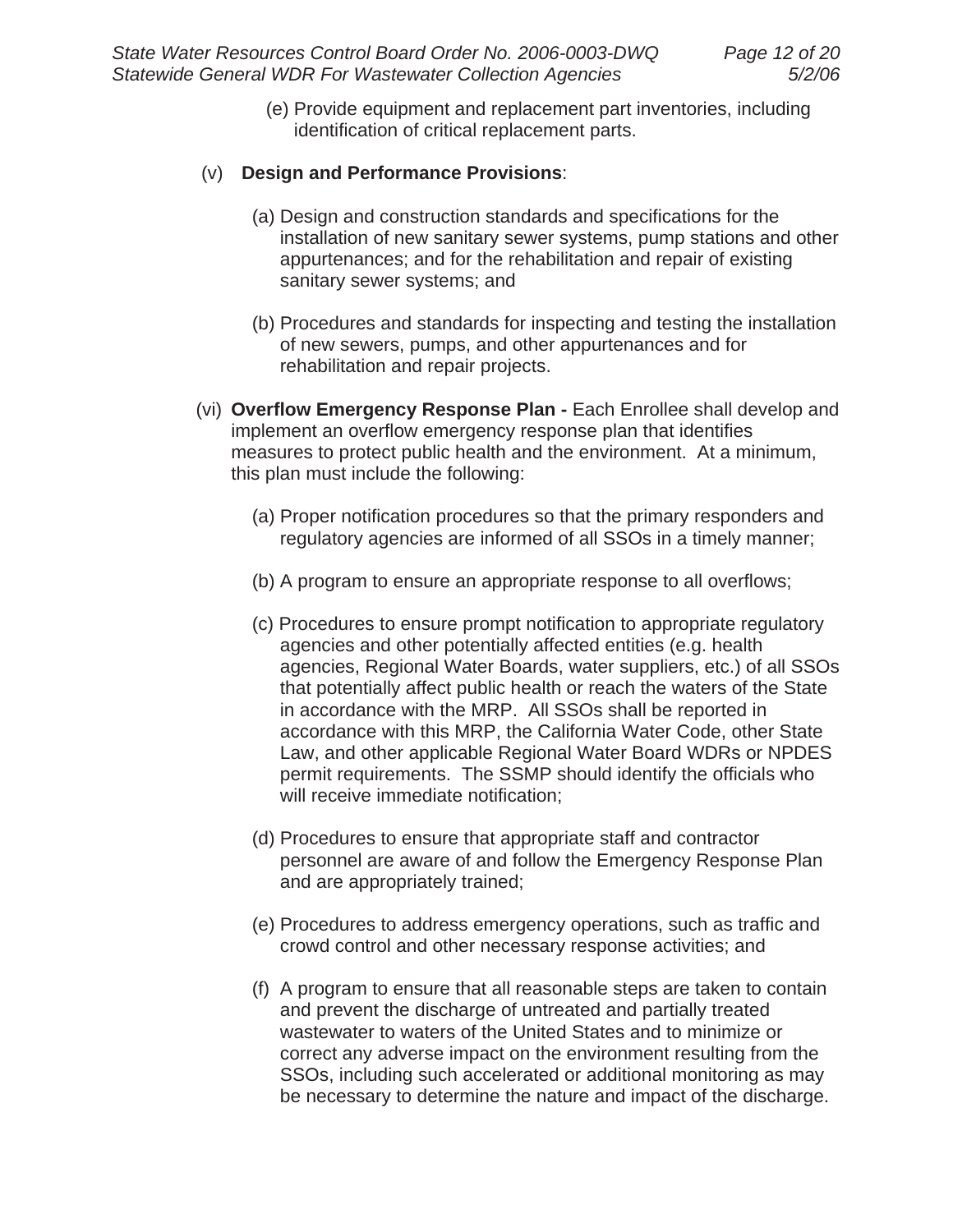- (vii) **FOG Control Program:** Each Enrollee shall evaluate its service area to determine whether a FOG control program is needed. If an Enrollee determines that a FOG program is not needed, the Enrollee must provide justification for why it is not needed. If FOG is found to be a problem, the Enrollee must prepare and implement a FOG source control program to reduce the amount of these substances discharged to the sanitary sewer system. This plan shall include the following as appropriate:
	- (a) An implementation plan and schedule for a public education outreach program that promotes proper disposal of FOG;
	- (b) A plan and schedule for the disposal of FOG generated within the sanitary sewer system service area. This may include a list of acceptable disposal facilities and/or additional facilities needed to adequately dispose of FOG generated within a sanitary sewer system service area;
	- (c) The legal authority to prohibit discharges to the system and identify measures to prevent SSOs and blockages caused by FOG;
	- (d) Requirements to install grease removal devices (such as traps or interceptors), design standards for the removal devices, maintenance requirements, BMP requirements, record keeping and reporting requirements;
	- (e) Authority to inspect grease producing facilities, enforcement authorities, and whether the Enrollee has sufficient staff to inspect and enforce the FOG ordinance;
	- (f) An identification of sanitary sewer system sections subject to FOG blockages and establishment of a cleaning maintenance schedule for each section; and
	- (g) Development and implementation of source control measures for all sources of FOG discharged to the sanitary sewer system for each section identified in (f) above.
- (viii) **System Evaluation and Capacity Assurance Plan**: The Enrollee shall prepare and implement a capital improvement plan (CIP) that will provide hydraulic capacity of key sanitary sewer system elements for dry weather peak flow conditions, as well as the appropriate design storm or wet weather event. At a minimum, the plan must include:
	- (a) **Evaluation**: Actions needed to evaluate those portions of the sanitary sewer system that are experiencing or contributing to an SSO discharge caused by hydraulic deficiency. The evaluation must provide estimates of peak flows (including flows from SSOs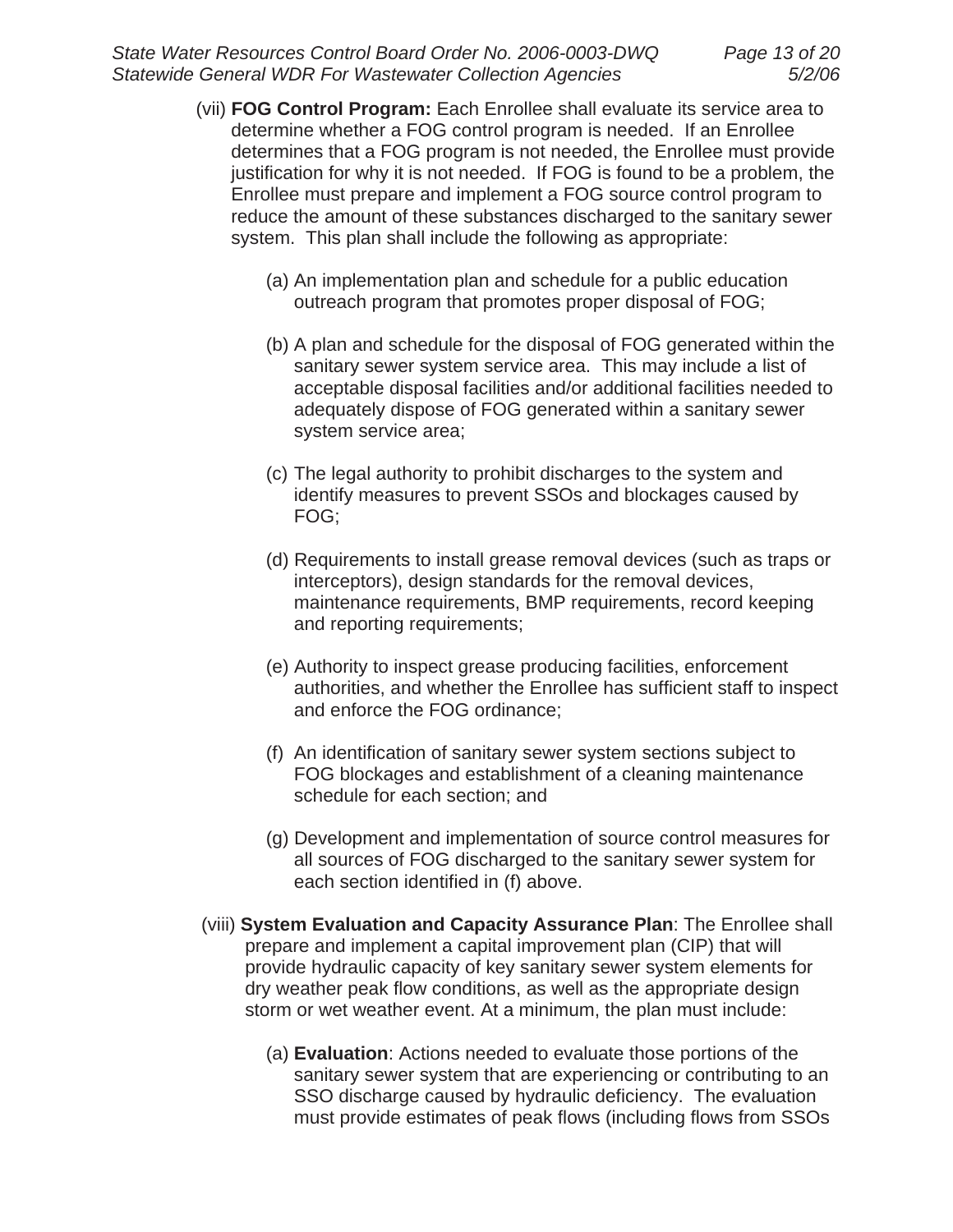that escape from the system) associated with conditions similar to those causing overflow events, estimates of the capacity of key system components, hydraulic deficiencies (including components of the system with limiting capacity) and the major sources that contribute to the peak flows associated with overflow events;

- (b) **Design Criteria:** Where design criteria do not exist or are deficient, undertake the evaluation identified in (a) above to establish appropriate design criteria; and
- (c) **Capacity Enhancement Measures:** The steps needed to establish a short- and long-term CIP to address identified hydraulic deficiencies, including prioritization, alternatives analysis, and schedules. The CIP may include increases in pipe size, I/I reduction programs, increases and redundancy in pumping capacity, and storage facilities. The CIP shall include an implementation schedule and shall identify sources of funding.
- (d) **Schedule:** The Enrollee shall develop a schedule of completion dates for all portions of the capital improvement program developed in (a)-(c) above. This schedule shall be reviewed and updated consistent with the SSMP review and update requirements as described in Section D. 14.
- (ix) **Monitoring, Measurement, and Program Modifications:** The Enrollee shall:
	- (a) Maintain relevant information that can be used to establish and prioritize appropriate SSMP activities;
	- (b) Monitor the implementation and, where appropriate, measure the effectiveness of each element of the SSMP;
	- (c) Assess the success of the preventative maintenance program;
	- (d) Update program elements, as appropriate, based on monitoring or performance evaluations; and
	- (e) Identify and illustrate SSO trends, including: frequency, location, and volume.
- (x) **SSMP Program Audits** As part of the SSMP, the Enrollee shall conduct periodic internal audits, appropriate to the size of the system and the number of SSOs. At a minimum, these audits must occur every two years and a report must be prepared and kept on file. This audit shall focus on evaluating the effectiveness of the SSMP and the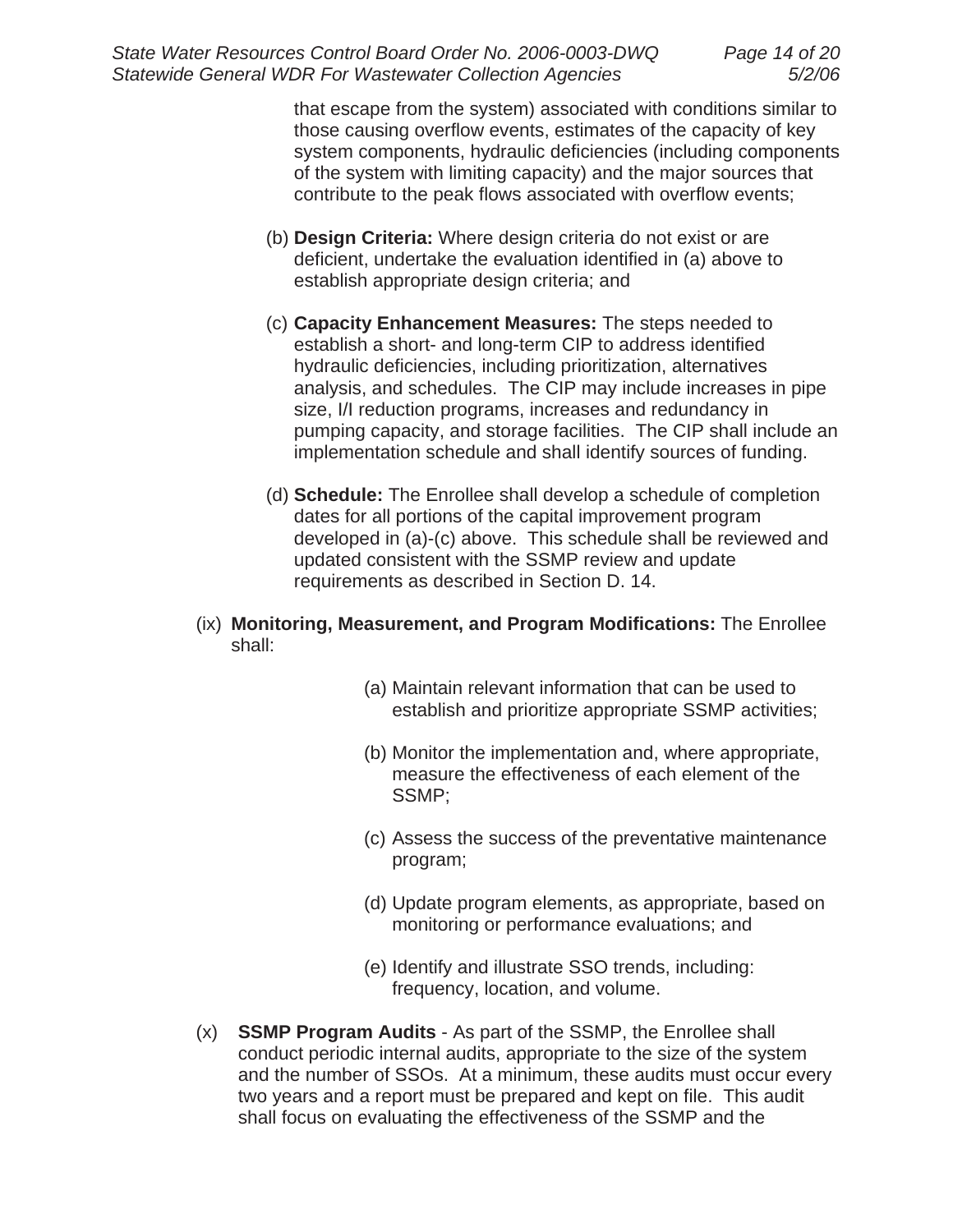Enrollee's compliance with the SSMP requirements identified in this subsection (D.13), including identification of any deficiencies in the SSMP and steps to correct them.

(xi) **Communication Program** – The Enrollee shall communicate on a regular basis with the public on the development, implementation, and performance of its SSMP. The communication system shall provide the public the opportunity to provide input to the Enrollee as the program is developed and implemented.

The Enrollee shall also create a plan of communication with systems that are tributary and/or satellite to the Enrollee's sanitary sewer system.

14. Both the SSMP and the Enrollee's program to implement the SSMP must be certified by the Enrollee to be in compliance with the requirements set forth above and must be presented to the Enrollee's governing board for approval at a public meeting. The Enrollee shall certify that the SSMP, and subparts thereof, are in compliance with the general WDRs within the time frames identified in the time schedule provided in subsection D.15, below.

In order to complete this certification, the Enrollee's authorized representative must complete the certification portion in the Online SSO Database Questionnaire by checking the appropriate milestone box, printing and signing the automated form, and sending the form to:

> State Water Resources Control Board Division of Water Quality Attn: SSO Program Manager P.O. Box 100 Sacramento, CA 95812

The SSMP must be updated every five (5) years, and must include any significant program changes. Re-certification by the governing board of the Enrollee is required in accordance with D.14 when significant updates to the SSMP are made. To complete the re-certification process, the Enrollee shall enter the data in the Online SSO Database and mail the form to the State Water Board, as described above.

15. The Enrollee shall comply with these requirements according to the following schedule. This time schedule does not supersede existing requirements or time schedules associated with other permits or regulatory requirements.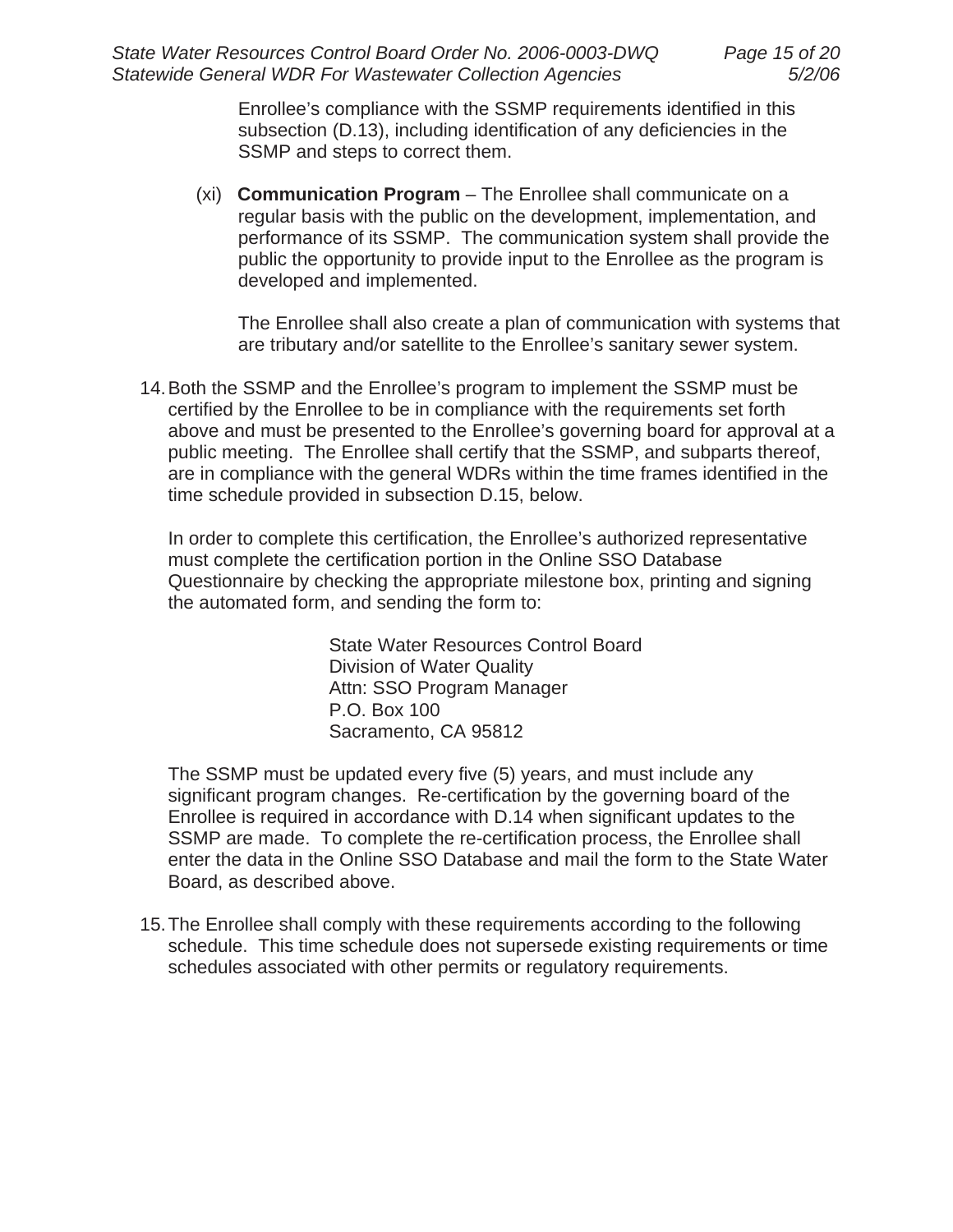# **Sewer System Management Plan Time Schedule**

| <b>Task and</b><br><b>Associated Section</b>                                                                                                      | <b>Completion Date</b>                              |                                               |                                                         |                                                         |
|---------------------------------------------------------------------------------------------------------------------------------------------------|-----------------------------------------------------|-----------------------------------------------|---------------------------------------------------------|---------------------------------------------------------|
|                                                                                                                                                   | Population ><br>100,000                             | Population<br>between 100,000<br>and 10,000   | Population<br>between 10,000<br>and 2,500               | Population <<br>2,500                                   |
| <b>Application for Permit</b><br>Coverage<br><b>Section C</b>                                                                                     | 6 months after WDRs Adoption                        |                                               |                                                         |                                                         |
| <b>Reporting Program</b><br><b>Section G</b>                                                                                                      | 6 months after WDRs Adoption <sup>1</sup>           |                                               |                                                         |                                                         |
| <b>SSMP Development</b><br><b>Plan and Schedule</b><br><b>No specific Section</b>                                                                 | 9 months after<br>WDRs Adoption <sup>2</sup>        | 12 months after<br>WDRs Adoption <sup>2</sup> | 15 months after<br><b>WDRs</b><br>Adoption <sup>2</sup> | 18 months after<br><b>WDRs</b><br>Adoption <sup>2</sup> |
| Goals and<br><b>Organization Structure</b><br>Section D 13 (i) & (ii)                                                                             | 12 months after WDRs Adoption <sup>2</sup>          |                                               | 18 months after WDRs Adoption <sup>2</sup>              |                                                         |
| <b>Overflow Emergency</b><br><b>Response Program</b><br>Section D 13 (vi)                                                                         |                                                     |                                               |                                                         |                                                         |
| <b>Legal Authority</b><br>Section D 13 (iii)                                                                                                      | 24 months after<br><b>WDRs Adoption<sup>2</sup></b> | 30 months after<br>WDRs Adoption <sup>2</sup> | 36 months after<br><b>WDRs</b><br>Adoption <sup>2</sup> | 39 months after<br><b>WDRs</b><br>Adoption <sup>2</sup> |
| Operation and<br>Maintenance Program<br>Section D 13 (iv)                                                                                         |                                                     |                                               |                                                         |                                                         |
| <b>Grease Control</b><br>Program<br>Section D 13 (vii)                                                                                            |                                                     |                                               |                                                         |                                                         |
| Design and<br>Performance<br>Section D 13 (v)<br>System Evaluation and<br><b>Capacity Assurance</b><br>Plan<br>Section D 13 (viii)<br>Final SSMP, | 36 months after<br><b>WDRs Adoption</b>             | 39 months after<br><b>WDRs Adoption</b>       | 48 months after<br><b>WDRs Adoption</b>                 | 51 months after<br><b>WDRs Adoption</b>                 |
| incorporating all of the<br><b>SSMP</b> requirements<br><b>Section D 13</b>                                                                       |                                                     |                                               |                                                         |                                                         |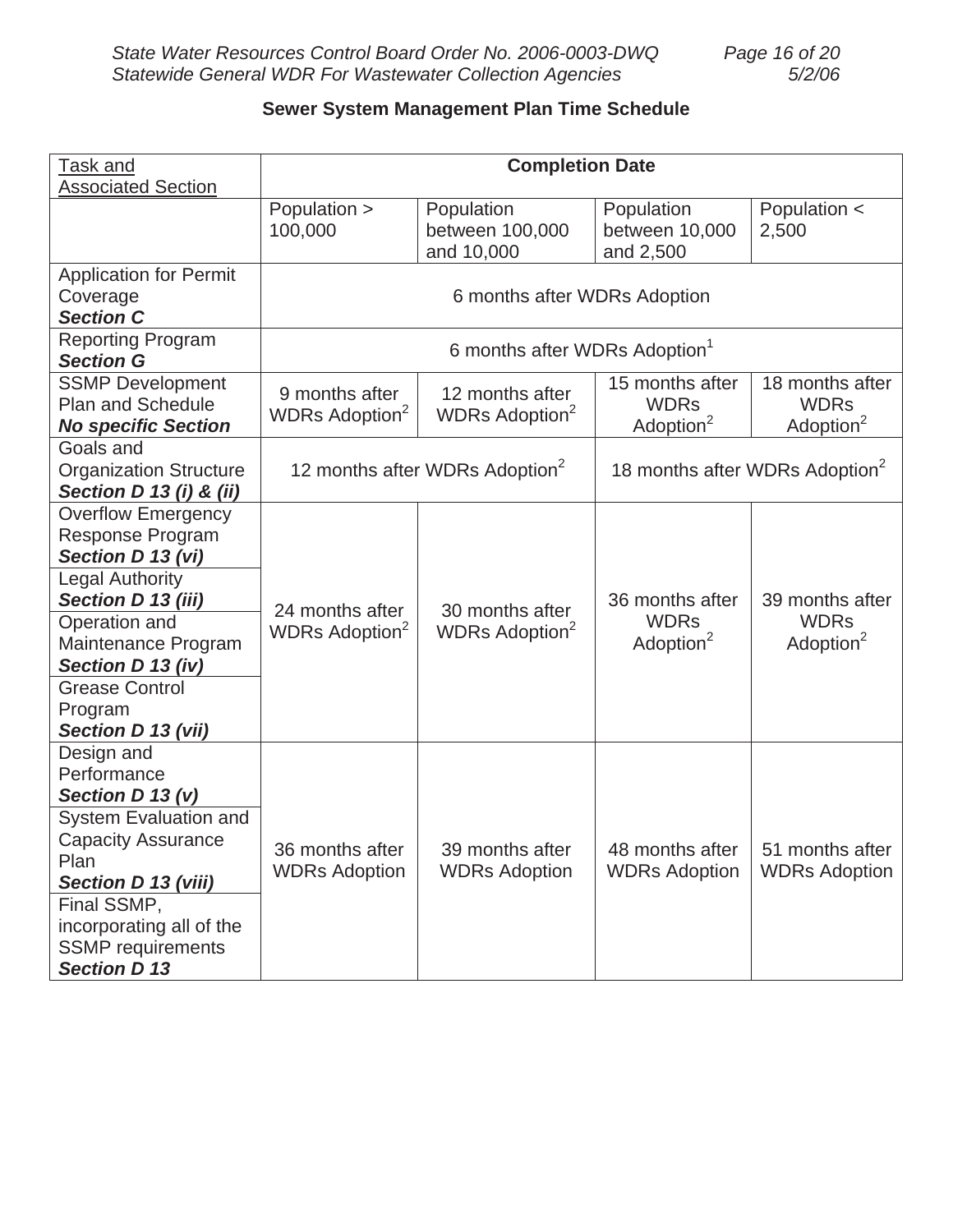*State Water Resources Control Board Order No. 2006-0003-DWQ Page 17 of 20 Statewide General WDR For Wastewater Collection Agencies 5/2/06*

1. In the event that by July 1, 2006 the Executive Director is able to execute a memorandum of agreement (MOA) with the California Water Environment Association (CWEA) or discharger representatives outlining a strategy and time schedule for CWEA or another entity to provide statewide training on the adopted monitoring program, SSO database electronic reporting, and SSMP development, consistent with this Order, then the schedule of Reporting Program Section G shall be replaced with the following schedule:

| <b>Reporting Program</b><br><b>Section G</b> |                               |
|----------------------------------------------|-------------------------------|
| Regional Boards 4, 8,<br>and 9               | 8 months after WDRs Adoption  |
| Regional Boards 1, 2,<br>and 3               | 12 months after WDRs Adoption |
| Regional Boards 5, 6,<br>and 7               | 16 months after WDRs Adoption |

If this MOU is not executed by July 1, 2006, the reporting program time schedule will remain six (6) months for all regions and agency size categories.

2. In the event that the Executive Director executes the MOA identified in note 1 by July 1, 2006, then the deadline for this task shall be extended by six (6) months. The time schedule identified in the MOA must be consistent with the extended time schedule provided by this note. If the MOA is not executed by July 1, 2006, the six (6) month time extension will not be granted.

# **E. WDRs and SSMP AVAILABILITY**

1. A copy of the general WDRs and the certified SSMP shall be maintained at appropriate locations (such as the Enrollee's offices, facilities, and/or Internet homepage) and shall be available to sanitary sewer system operating and maintenance personnel at all times.

# **F. ENTRY AND INSPECTION**

- 1. The Enrollee shall allow the State or Regional Water Boards or their authorized representative, upon presentation of credentials and other documents as may be required by law, to:
	- a. Enter upon the Enrollee's premises where a regulated facility or activity is located or conducted, or where records are kept under the conditions of this Order;
	- b. Have access to and copy, at reasonable times, any records that must be kept under the conditions of this Order;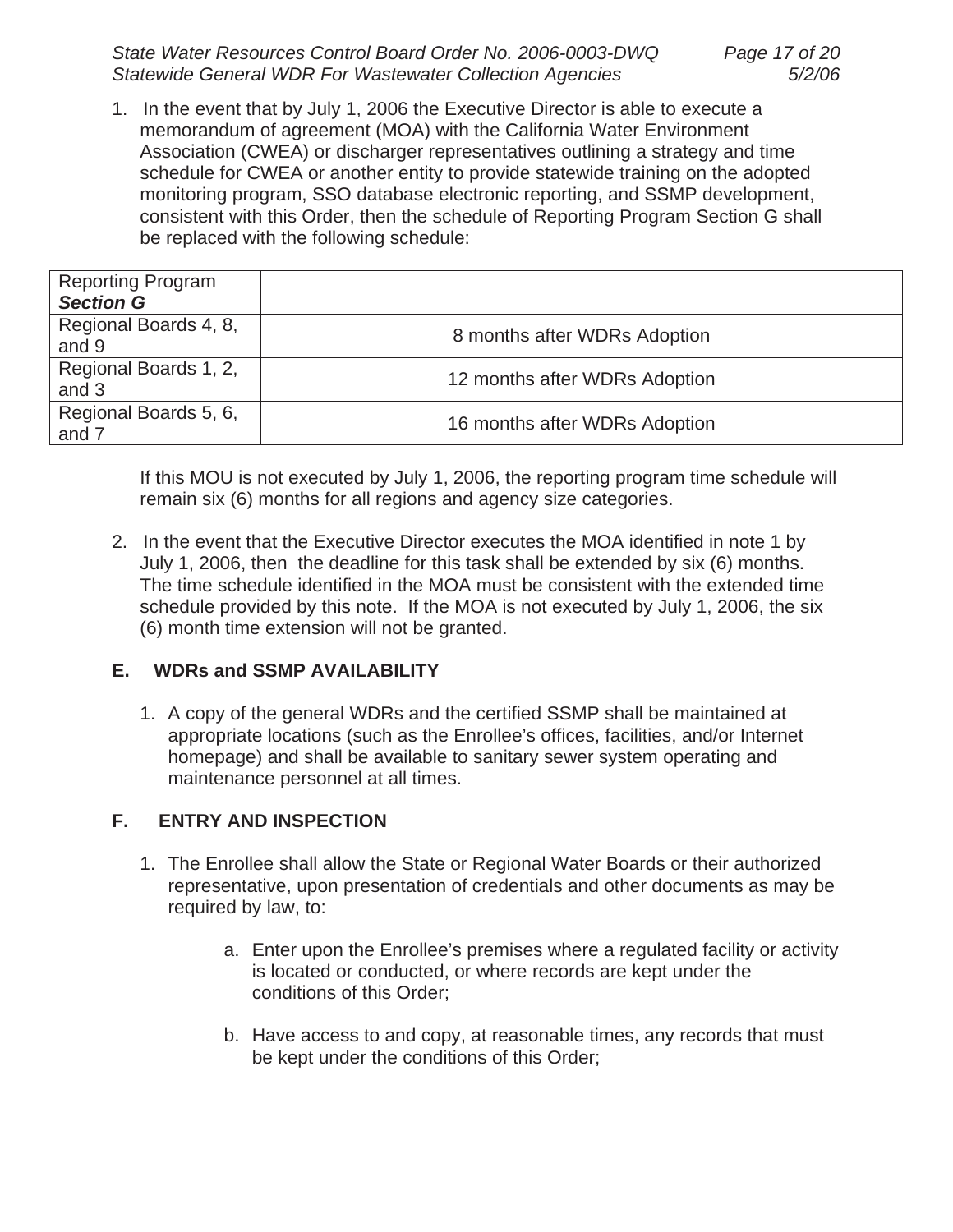- c. Inspect at reasonable times any facilities, equipment (including monitoring and control equipment), practices, or operations regulated or required under this Order; and
- d. Sample or monitor at reasonable times, for the purposes of assuring compliance with this Order or as otherwise authorized by the California Water Code, any substances or parameters at any location.

## **G. GENERAL MONITORING AND REPORTING REQUIREMENTS**

- 1. The Enrollee shall furnish to the State or Regional Water Board, within a reasonable time, any information that the State or Regional Water Board may request to determine whether cause exists for modifying, revoking and reissuing, or terminating this Order. The Enrollee shall also furnish to the Executive Director of the State Water Board or Executive Officer of the applicable Regional Water Board, upon request, copies of records required to be kept by this Order.
- 2. The Enrollee shall comply with the attached Monitoring and Reporting Program No. 2006-0003 and future revisions thereto, as specified by the Executive Director. Monitoring results shall be reported at the intervals specified in Monitoring and Reporting Program No. 2006-0003. Unless superseded by a specific enforcement Order for a specific Enrollee, these reporting requirements are intended to replace other mandatory routine written reports associated with SSOs.
- 3. All Enrollees must obtain SSO Database accounts and receive a "Username" and "Password" by registering through the California Integrated Water Quality System (CIWQS). These accounts will allow controlled and secure entry into the SSO Database. Additionally, within 30days of receiving an account and prior to recording spills into the SSO Database, all Enrollees must complete the "Collection System Questionnaire", which collects pertinent information regarding a Enrollee's collection system. The "Collection System Questionnaire" must be updated at least every 12 months.
- 4. Pursuant to Health and Safety Code section 5411.5, any person who, without regard to intent or negligence, causes or permits any untreated wastewater or other waste to be discharged in or on any waters of the State, or discharged in or deposited where it is, or probably will be, discharged in or on any surface waters of the State, as soon as that person has knowledge of the discharge, shall immediately notify the local health officer of the discharge. Discharges of untreated or partially treated wastewater to storm drains and drainage channels, whether man-made or natural or concrete-lined, shall be reported as required above.

Any SSO greater than 1,000 gallons discharged in or on any waters of the State, or discharged in or deposited where it is, or probably will be, discharged in or on any surface waters of the State shall also be reported to the Office of Emergency Services pursuant to California Water Code section 13271.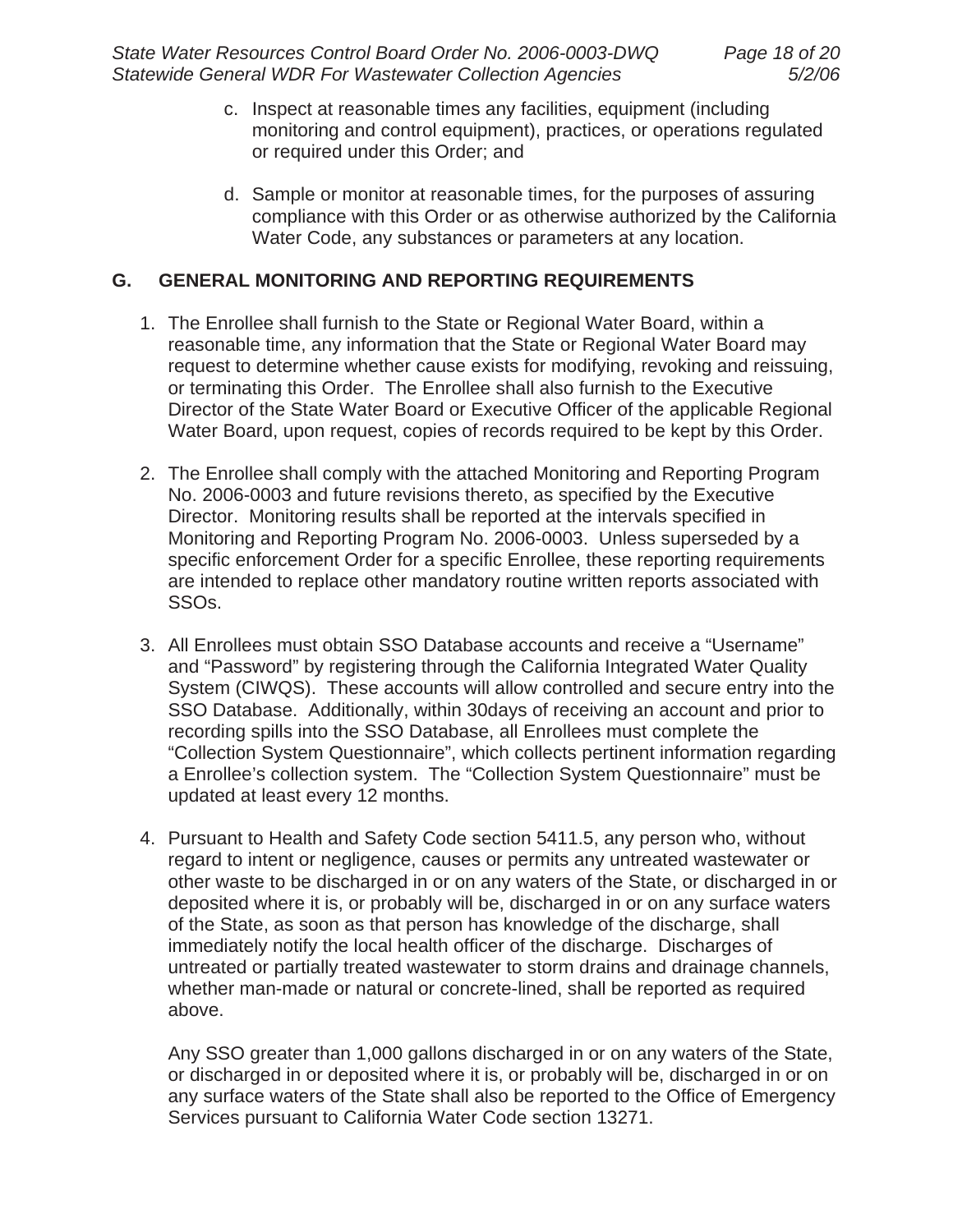## **H. CHANGE IN OWNERSHIP**

1. This Order is not transferable to any person or party, except after notice to the Executive Director. The Enrollee shall submit this notice in writing at least 30 days in advance of any proposed transfer. The notice must include a written agreement between the existing and new Enrollee containing a specific date for the transfer of this Order's responsibility and coverage between the existing Enrollee and the new Enrollee. This agreement shall include an acknowledgement that the existing Enrollee is liable for violations up to the transfer date and that the new Enrollee is liable from the transfer date forward.

## **I. INCOMPLETE REPORTS**

1. If an Enrollee becomes aware that it failed to submit any relevant facts in any report required under this Order, the Enrollee shall promptly submit such facts or information by formally amending the report in the Online SSO Database.

# **J. REPORT DECLARATION**

- 1. All applications, reports, or information shall be signed and certified as follows:
	- (i) All reports required by this Order and other information required by the State or Regional Water Board shall be signed and certified by a person designated, for a municipality, state, federal or other public agency, as either a principal executive officer or ranking elected official, or by a duly authorized representative of that person, as described in paragraph (ii) of this provision. (For purposes of electronic reporting, an electronic signature and accompanying certification, which is in compliance with the Online SSO database procedures, meet this certification requirement.)
	- (ii) An individual is a duly authorized representative only if:
		- (a) The authorization is made in writing by a person described in paragraph (i) of this provision; and
		- (b) The authorization specifies either an individual or a position having responsibility for the overall operation of the regulated facility or activity.

# **K. CIVIL MONETARY REMEDIES FOR DISCHARGE VIOLATIONS**

- 1. The California Water Code provides various enforcement options, including civil monetary remedies, for violations of this Order.
- 2. The California Water Code also provides that any person failing or refusing to furnish technical or monitoring program reports, as required under this Order, or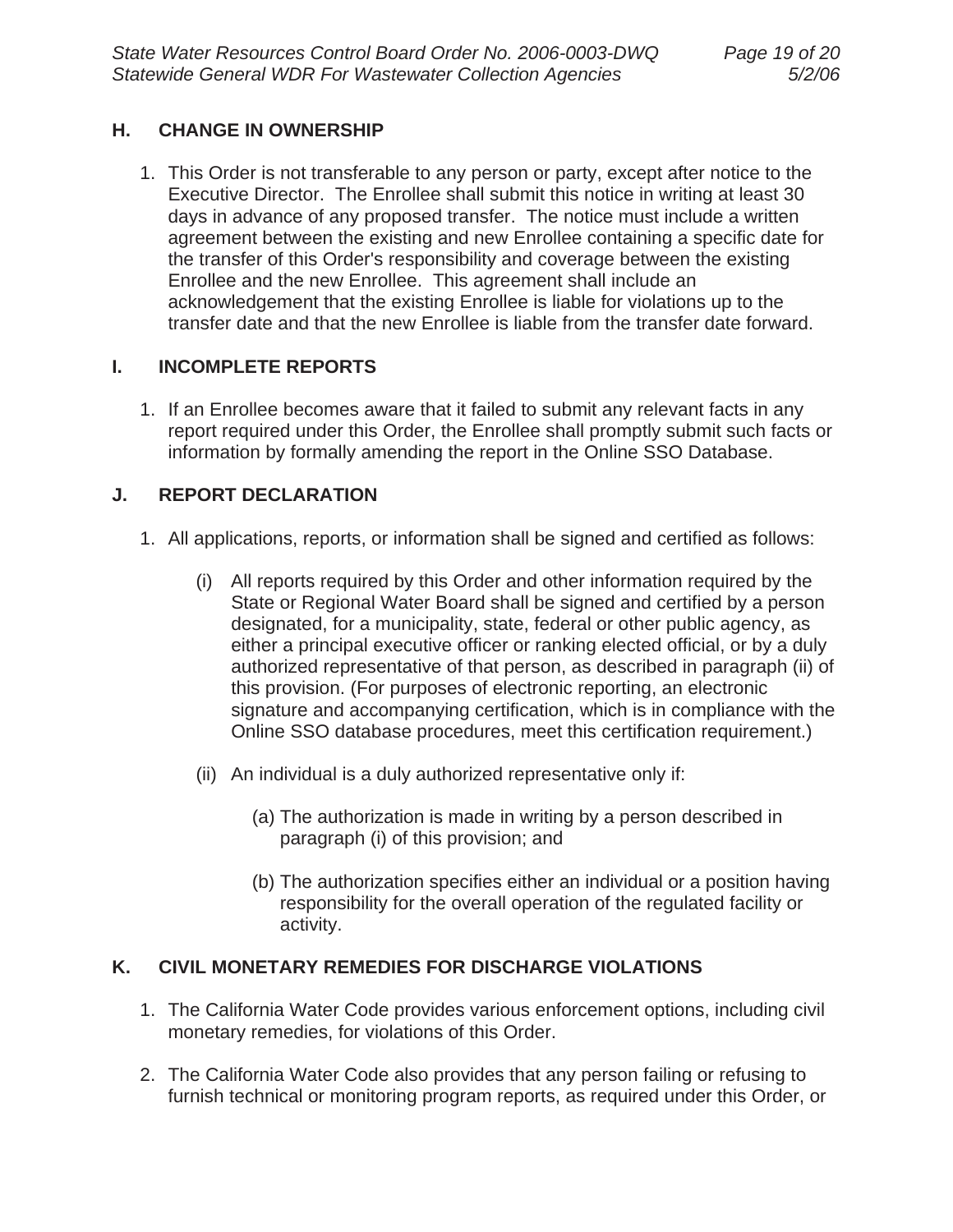falsifying any information provided in the technical or monitoring reports is subject to civil monetary penalties.

#### **L. SEVERABILITY**

- 1. The provisions of this Order are severable, and if any provision of this Order, or the application of any provision of this Order to any circumstance, is held invalid, the application of such provision to other circumstances, and the remainder of this Order, shall not be affected thereby.
- 2. This order does not convey any property rights of any sort or any exclusive privileges. The requirements prescribed herein do not authorize the commission of any act causing injury to persons or property, nor protect the Enrollee from liability under federal, state or local laws, nor create a vested right for the Enrollee to continue the waste discharge.

# **CERTIFICATION**

The undersigned Clerk to the State Water Board does hereby certify that the foregoing is a full, true, and correct copy of general WDRs duly and regularly adopted at a meeting of the State Water Resources Control Board held on May 2, 2006.

- AYE: Tam M. Doduc Gerald D. Secundy
- NO: Arthur G. Baggett
- ABSENT: None
- ABSTAIN: None

 $\frac{1}{\sqrt{2}}$ 

 Song Her Clerk to the Board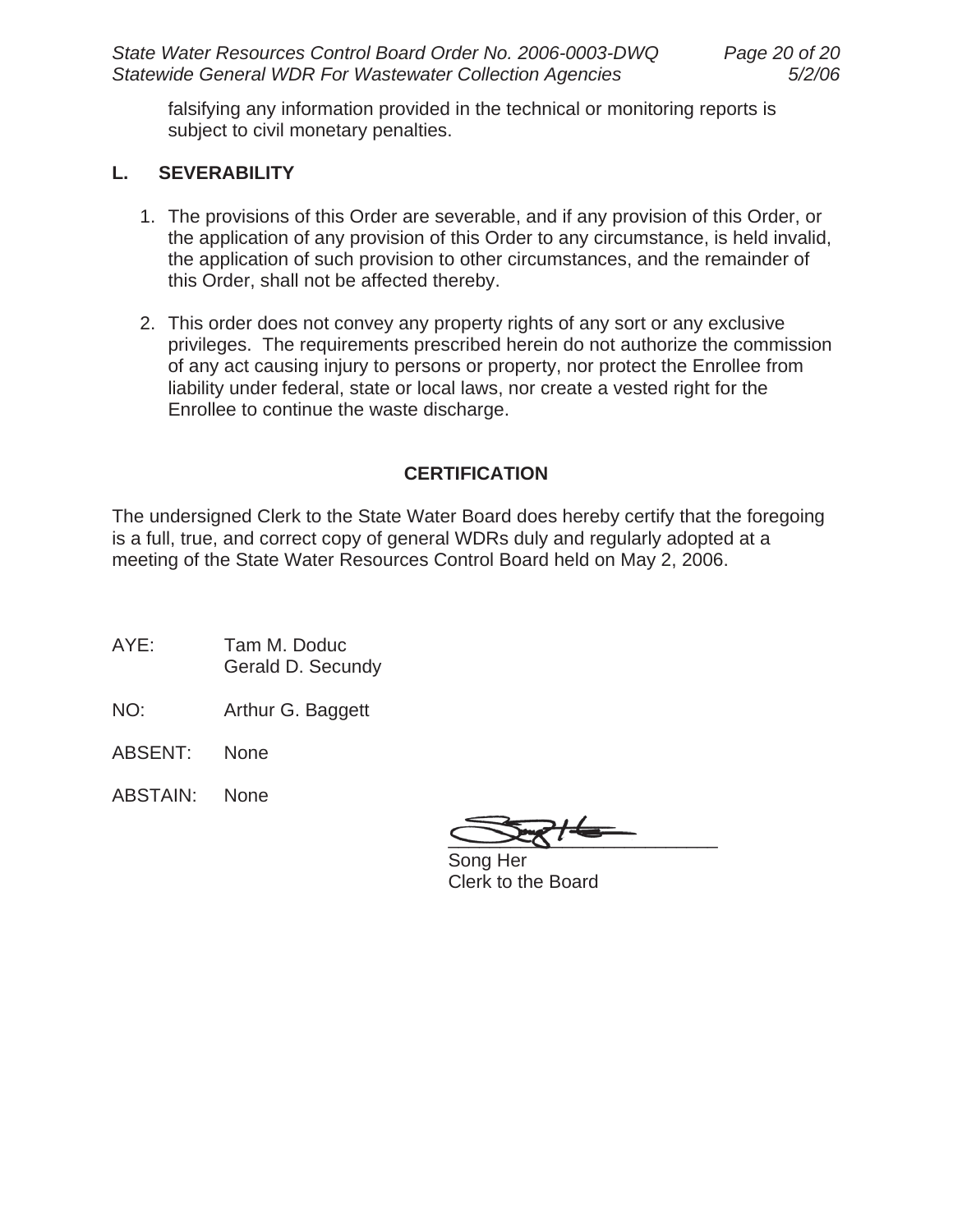



-------- - ----------- --- State Water Resources Control Board

July 26, 2013

All Enrollees Subject to the Statewide General Waste Discharge Requirements for Sanitary Sewer Systems

Dear Enrollees:

AMENDMENT OF STATEWIDE MONITORING AND REPORTING PROGRAM (MRP) REQUIREMENTS FOR SANITARY SEWER OVERFLOWS; MRP ORDER 2006-0003-DWQ

Effective September 9, 2013, the MRP for the Statewide General Waste Discharge Requirements for Sanitary Sewer Systems (Order 2006-0003-DWQ) are amended. The amendments to the MRP set forth in Order 2013-0058-EXEC address compliance and enforceability in the existing MRP. The amendments additionally address stakeholder concern regarding cost of compliance issues. A copy of the amending Order and corresponding Fact Sheet describing my Executive Officer action, are enclosed.

Monitoring and reporting requirements in MRP Order 2008-0002-EXEC that have been effective since 2008 are superseded by the amended requirements set forth in Order 2013-0058-EXEC. If you have any questions regarding these amendments, please contact Russell Norman, Water Resource Control Engineer at (916) 323-5598 or rnorman@waterboards.ca.gov.

Sincerely,

Howard

Executive Director

**Enclosures** 

cc: Regional Water Quality Control Board Executive Officers

FELICIA MARCUS, CHAIR | THOMAS HOWARD, EXECUTIVE DIRECTOR

1001 I Street, Sacramento, CA 95814 I Mailing Address: P.O. Box 100, Sacramento, Ca 95812-0100 I www.waterboards.ca.gov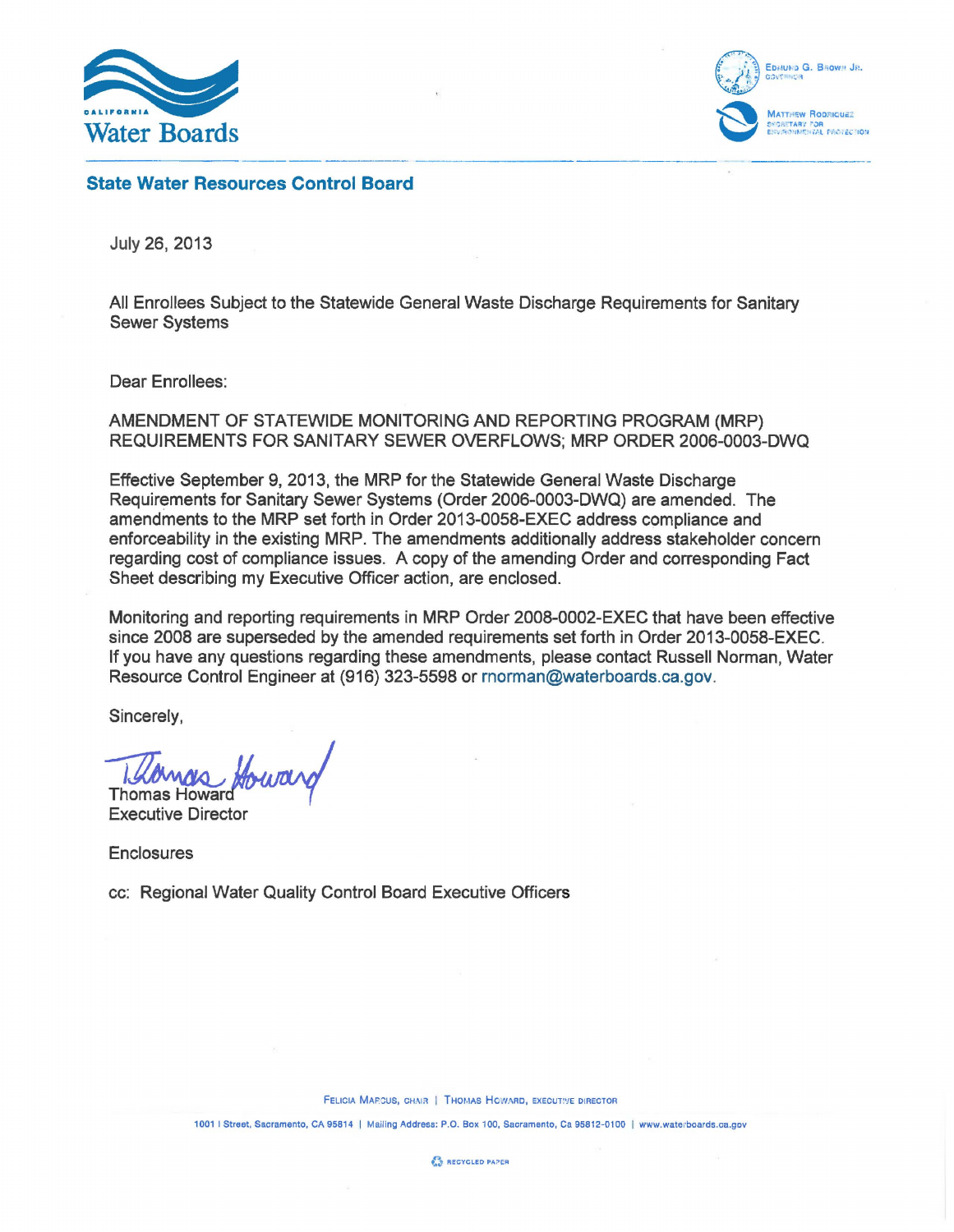#### STATE OF CALIFORNIA WATER RESOURCES CONTROL BOARD **ORDER NO. WQ 2013-0058-EXEC**

#### AMENDING MONITORING AND REPORTING PROGRAM FOR STATEWIDE GENERAL WASTE DISCHARGE REQUIREMENTS FOR SANITARY SEWER SYSTEMS

The State of California, Water Resources Control Board (hereafter State Water Board) finds:

- 1. The State Water Board is authorized to prescribe statewide general Waste Discharge Requirements (WDRs) for categories of discharges that involve the same or similar operations and the same or similar types of waste pursuant to Water Code section 13263(i).
- 2. Water Code section 13193 et seq. requires the Regional Water Quality Control Boards (Regional Water Boards) and the State Water Board (collectively, the Water Boards) to gather Sanitary Sewer Overflow (SSO) information and make this information available to the public, including but not limited to, SSO cause, estimated volume, location, date, time, duration, whether or not the SSO reached or may have reached waters of the state, response and corrective action taken, and an enrollee's contact information for each SSO event. An enrollee is defined as the public entity having legal authority over the operation and maintenance of, or capital improvements to, a sanitary sewer system greater than one mile in length.
- 3. Water Code section 13271, *et seq.* requires notification to the California Office of Emergency Services (Cal OES), formerly the California Emergency Management Agency, for certain unauthorized discharges, including SSOs.
- 4. On May 2, 2006, the State Water Board adopted Order 2006-0003-DWQ, "Statewide Waste Discharge Requirements for Sanitary Sewer Systems"[1](#page-21-0) (hereafter SSS WDRs) to comply with Water Code section 13193 and to establish the framework for the statewide SSO Reduction Program.
- 5. Subsection G.2 of the SSS WDRs and the Monitoring and Reporting Program (MRP) provide that the Executive Director may modify the terms of the MRP at any time.
- 6. On February 20, 2008, the State Water Board Executive Director adopted a revised MRP for the SSS WDRs to rectify early notification deficiencies and ensure that first responders are notified in a timely manner of SSOs discharged into waters of the state.
- 7. When notified of an SSO that reaches a drainage channel or surface water of the state, Cal OES, pursuant to Water Code section 13271(a)(3), forwards the SSO notification information $^{\text{2}}$  $^{\text{2}}$  $^{\text{2}}$  to local government agencies and first responders including local public health officials and the applicable Regional Water Board. Receipt of notifications for a single SSO event from both the SSO reporter and Cal OES is duplicative. To address this, the SSO notification requirements added by the February 20, 2008 MRP revision are being removed in this MRP revision.

http://w3.calema.ca.gov/operational/malhaz.nsf

<span id="page-21-0"></span><sup>1</sup> Available for download at:

[http://www.waterboards.ca.gov/board](http://www.waterboards.ca.gov/boarddecisions/adoptedorders/waterguality/2006/wgo/wgo20060003.pdf) decisions/adopted orders/water guality/2006/wgo/wgo2006 [0003.pdf](http://www.waterboards.ca.gov/boarddecisions/adoptedorders/waterguality/2006/wgo/wgo20060003.pdf)

<span id="page-21-1"></span><sup>2</sup> Cal OES Hazardous Materials Spill Reports available Online at:

[http://w3.calema.ca.gov/operational/malhaz.nsf/\\$defaultview](http://w3.calema.ca.gov/operational/malhaz.nsf/%24defaultview) and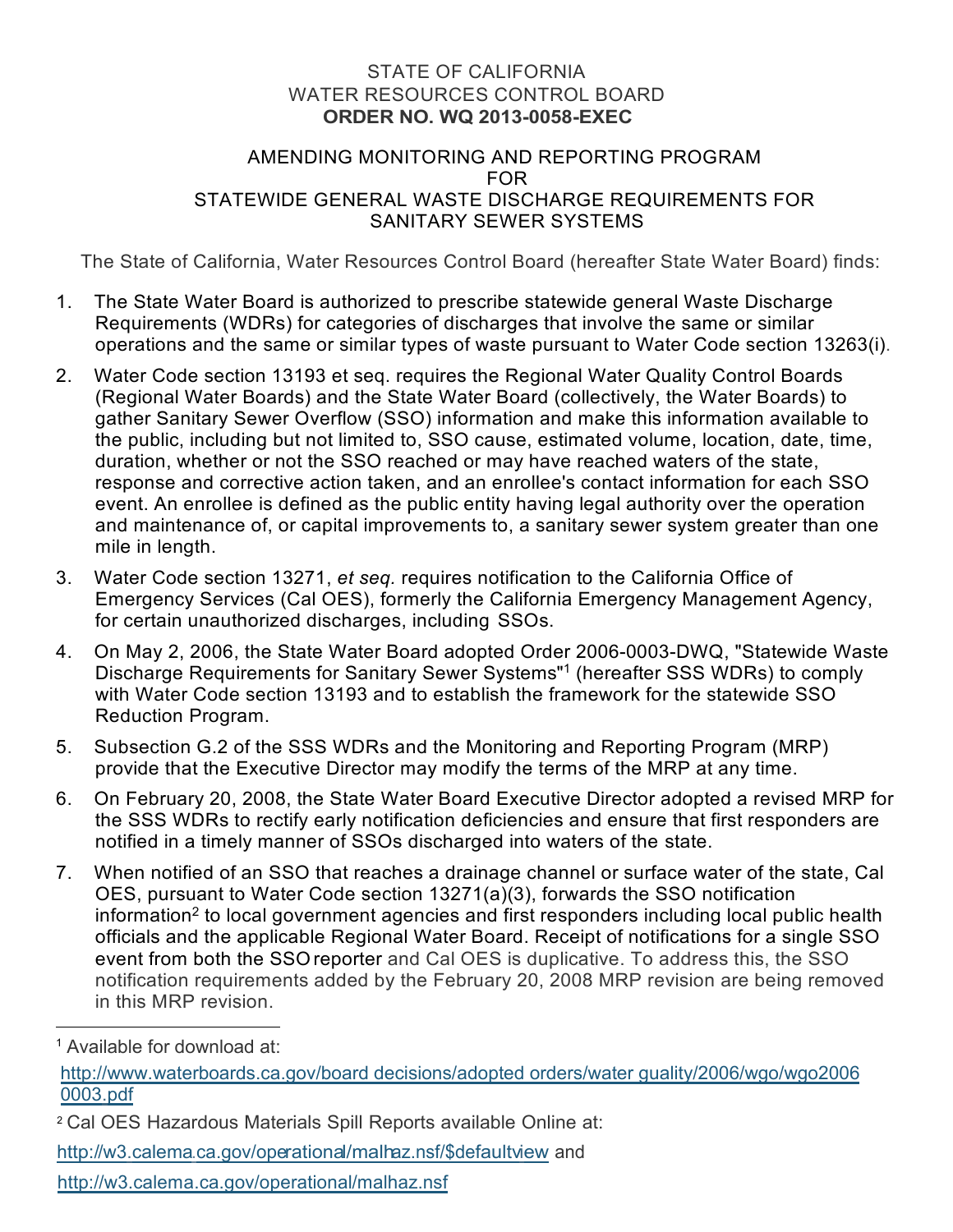- 8. In the February 28, 2008 Memorandum of Agreement between the State Water Board and the California Water and Environment Association (CWEA), the State Water Board committed to re- designing the CIWQS[3](#page-22-0) Online SSO Database to allow "event" based SSO reporting versus the original "location" based reporting. Revisions to this MRP and accompanying changes to the CIWQS Online SSO Database will implement this change by allowing for multiple SSO appearance points to be associated with each SSO event caused by a single asset failure.
- 9. Based on stakeholder input and Water Board staff experience implementing the SSO Reduction Program, SSO categories have been revised in this MRP. Inthe prior version of the MRP, SSOs have been categorized as Category 1 or Category 2. This MRP implements changes to SSO categories by adding a Category 3 SSO type. This change will improve data management to further assist Water Board staff with evaluation of high threat and low threat SSOs by placing them in unique categories (i.e., Category 1 and Category 3, respectively). This change will also assist enrollees in identifying SSOs that require Cal OES notification.
- 10. Based on over six years of implementation of the SSS WDRs, the State Water Board concludes that the February 20, 2008 MRP must be updated to better advance the SSO Reduction Program[4](#page-22-1) objectives, assess compliance, and enforce the requirements of the SSS WDRs.

# **IT IS HEREBY ORDERED THAT:**

Pursuant to the authority delegated by Water Code section 13267(f), Resolution 2002-0104, and Order 2006-0003-DWQ, the MRP for the SSS WDRs (Order 2006-0003-DWQ) is hereby amended as shown in Attachment A and shall be effective on September 9, 2013.

 $8/6/13$ 

Date

homas Howard **Executive Director** 

<span id="page-22-0"></span><sup>3</sup> California Integrated Water Quality System (CIWQS) publicly available at [http://www.waterboards .ca.gov/ciwgs/publicreports.shtml](http://www.waterboards.ca.gov/ciwgs/publicreports.shtml)

<span id="page-22-1"></span><sup>4</sup> Statewide Sanitary Sewer Overflow Reduction Program information is available at: <http://www.waterboards.ca.gov/water> issues/proqrams/sso/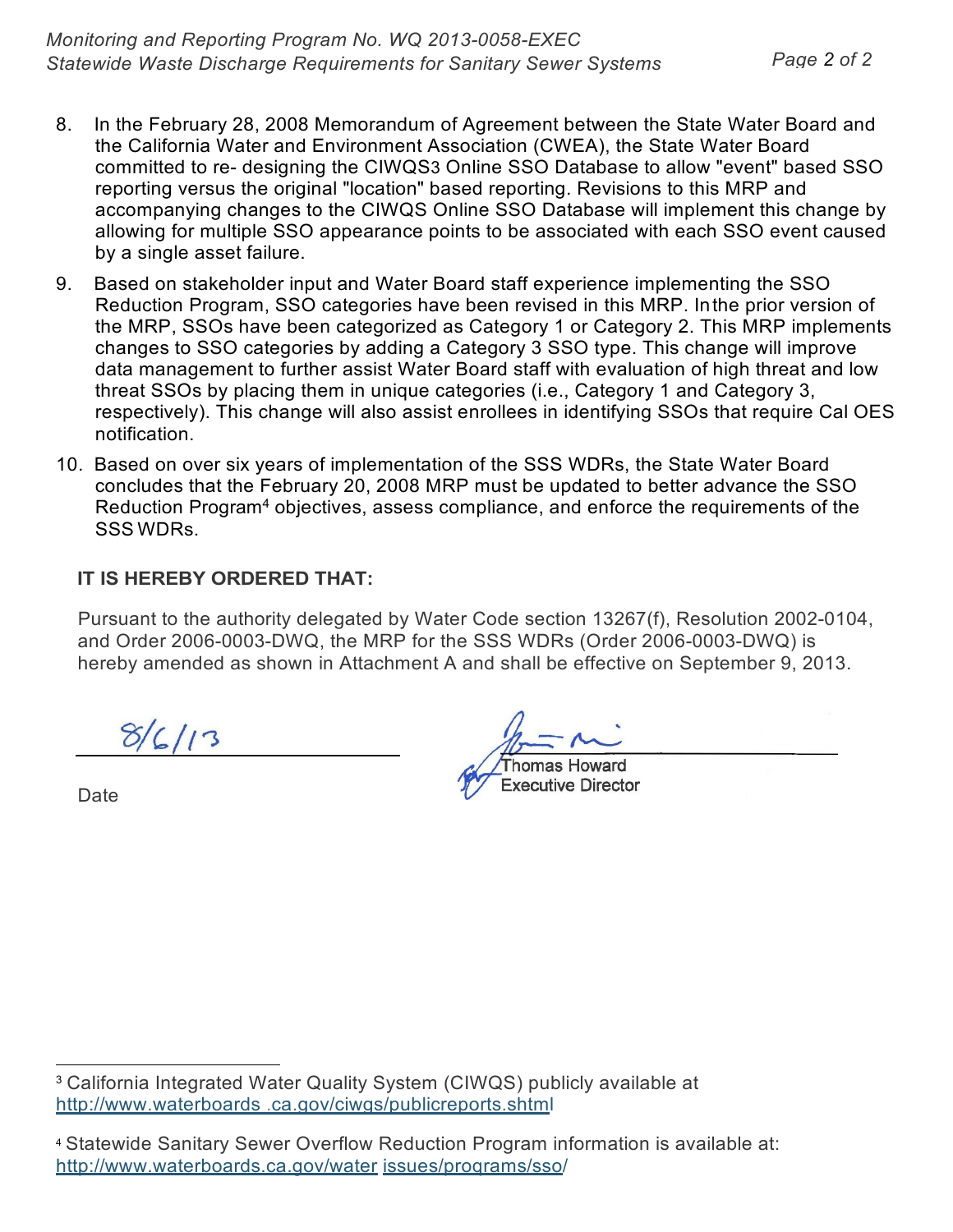# **ATTACHMENT A**

## STATE WATER RESOURCES CONTROL BOARD **ORDER NO. WQ 2013-0058-EXEC**

#### AMENDING MONITORING AND REPORTING PROGRAM FOR STATEWIDE GENERAL WASTE DISCHARGE REQUIREMENTS FOR SANITARY SEWER SYSTEMS

This Monitoring and Reporting Program (MRP) establishes monitoring, record keeping, reporting and public notification requirements for Order 2006-0003-DWQ, "Statewide General Waste Discharge Requirements for Sanitary Sewer Systems" (SSS WDRs). This MRP shall be effective from September 9, 2013 until it is rescinded. The Executive Director may make revisions to this MRP at any time. These revisions may include a reduction or increase in the monitoring and reporting requirements. All site specific records and data developed pursuant to the SSS WDRs and this MRP shall be complete, accurate, and justified by evidence maintained by the enrollee. Failure to comply with this MRP may subject an enrollee to civil liabilities of up to \$5,000 a day per violation pursuant to Water Code section 13350; up to \$1,000 a day per violation pursuant to Water Code section 13268; or referral to the Attorney General for judicial civil enforcement. The State Water Resources Control Board (State Water Board) reserves the right to take any further enforcement action authorized by law.

# **A. SUMMARY OF MRP REQUIREMENTS**

| <b>CATEGORIES</b> | <b>DEFINITIONS</b> [see Section A on page 5 of Order 2006-0003-DWQ, for Sewer<br>Overflow (SSO) definition]                                                                                                                                                                                                                                                                                                                                                                                                                                                                                                                                                                                                                              |  |  |
|-------------------|------------------------------------------------------------------------------------------------------------------------------------------------------------------------------------------------------------------------------------------------------------------------------------------------------------------------------------------------------------------------------------------------------------------------------------------------------------------------------------------------------------------------------------------------------------------------------------------------------------------------------------------------------------------------------------------------------------------------------------------|--|--|
| <b>CATEGORY 1</b> | Discharges of untreated or partially treated wastewater of <b>any volume</b> resulting<br>from an enrollee's sanitary sewer system failure or flow condition that:<br>Reach surface water and/or reach a drainage channel tributary to a<br>$\bullet$<br>surface water; or<br>Reach a Municipal Separate Storm Sewer System (MS4) and are not fully<br>$\bullet$<br>captured and returned to the sanitary sewer system or not otherwise<br>captured and disposed of properly. Any volume of wastewater not<br>recovered from the MS4 is considered to have reached surface water<br>unless the storm drain system discharges to a dedicated storm water or<br>groundwater infiltration basin (e.g., infiltration pit, percolation pond). |  |  |
| <b>CATEGORY 2</b> | Discharges of untreated or partially treated wastewater of 1,000 gallons or<br>greater resulting from an enrollee's sanitary sewer system failure or flow<br>condition that <b>do not</b> reach surface water, a drainage channel, or a MS4 unless<br>the entire SSO discharged to the storm drain system is fully recovered and<br>disposed of properly.                                                                                                                                                                                                                                                                                                                                                                                |  |  |
| <b>CATEGORY 3</b> | All other discharges of untreated or partially treated wastewater resulting from<br>an enrollee's sanitary sewer system failure or flow condition.                                                                                                                                                                                                                                                                                                                                                                                                                                                                                                                                                                                       |  |  |

## **Table 1 – Spill Categories and Definitions**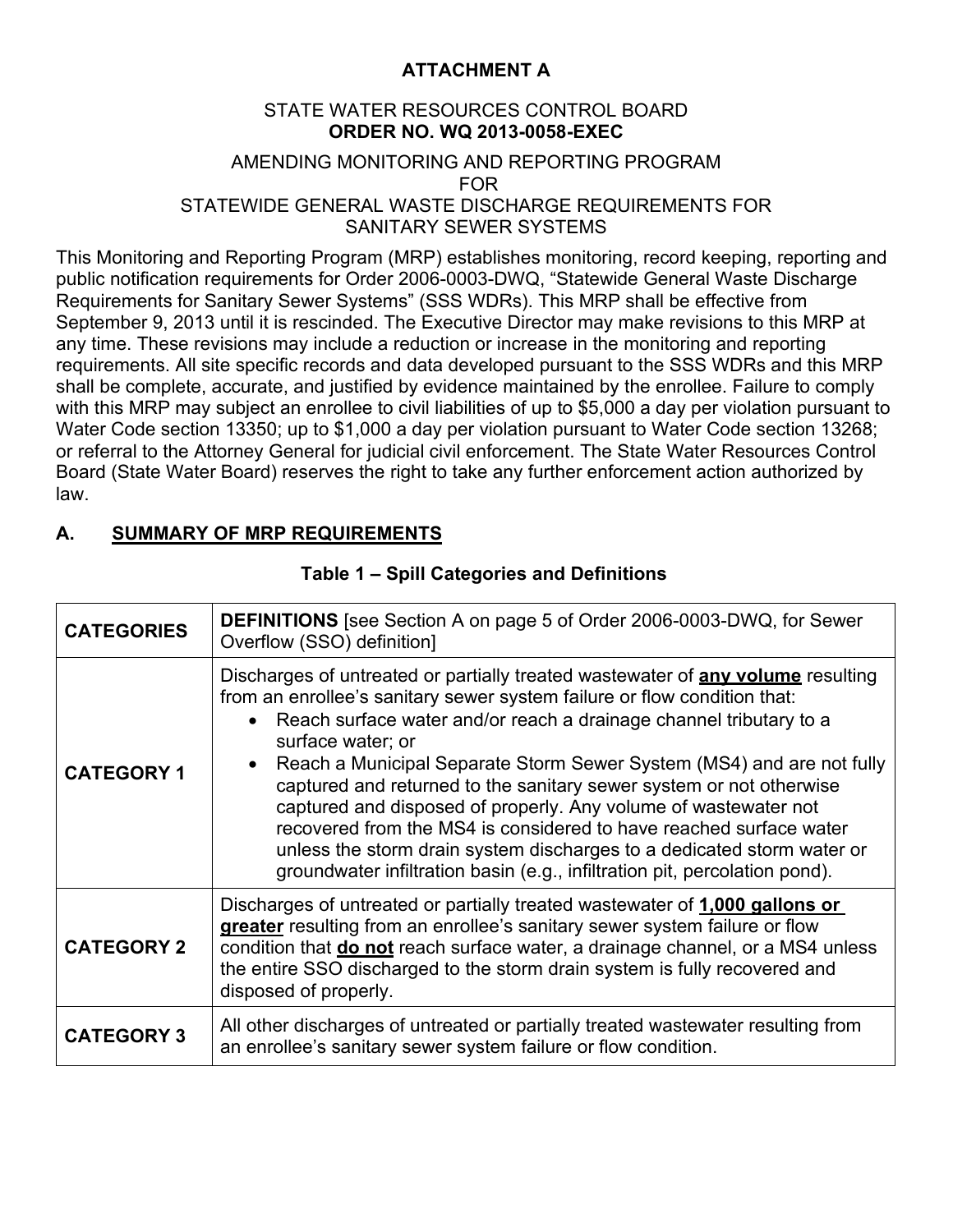| <b>CATEGORIES</b> | <b>DEFINITIONS</b> [see Section A on page 5 of Order 2006-0003-DWQ, for Sewer<br>Overflow (SSO) definition] |
|-------------------|-------------------------------------------------------------------------------------------------------------|
| <b>PRIVATE</b>    | Discharges of untreated or partially treated wastewater resulting from blockages                            |
| <b>LATERAL</b>    | or other problems within a privately owned sewer lateral connected to the                                   |
| <b>SEWAGE</b>     | enrollee's sanitary sewer system or from other private sewer assets. PLSDs that                             |
| <b>DISCHARGE</b>  | the enrollee becomes aware of may be voluntarily reported to the California                                 |
| (PLSD)            | Integrated Water Quality System (CIWQS) Online SSO Database.                                                |

# **Table 2 – Notification, Reporting, Monitoring, and Record Keeping Requirements**

| <b>ELEMENT</b>                                                                   | <b>REQUIREMENT</b>                                                                                                                                                                                                                                                                                                                                                                                                                                                                                                                                                                                                                                                                                                                                                                                                                                                                                  | <b>METHOD</b>                                                                                                                                                        |
|----------------------------------------------------------------------------------|-----------------------------------------------------------------------------------------------------------------------------------------------------------------------------------------------------------------------------------------------------------------------------------------------------------------------------------------------------------------------------------------------------------------------------------------------------------------------------------------------------------------------------------------------------------------------------------------------------------------------------------------------------------------------------------------------------------------------------------------------------------------------------------------------------------------------------------------------------------------------------------------------------|----------------------------------------------------------------------------------------------------------------------------------------------------------------------|
| <b>NOTIFICATION</b><br>(see section B<br>of MRP)                                 | Within two hours of becoming aware of any<br>Category 1 SSO greater than or equal to 1,000<br>gallons discharged to surface water or<br>spilled in a location where it probably will be<br>discharged to surface water, notify the<br>California Office of Emergency Services (Cal<br>OES) and obtain a notification control number.                                                                                                                                                                                                                                                                                                                                                                                                                                                                                                                                                                | Call Cal OES at:<br>(800) 852-7550                                                                                                                                   |
| <b>REPORTING</b><br>(see section C<br>of MRP)                                    | Category 1 SSO: Submit draft report within three<br>business days of becoming aware of the SSO<br>and certify within 15 calendar days of SSO end<br>date.<br>Category 2 SSO: Submit draft report within 3<br>business days of becoming aware of the SSO<br>and certify within 15 calendar days of the SSO<br>end date.<br>Category 3 SSO: Submit certified report within<br>30 calendar days of the end of month in which<br>SSO the occurred.<br>SSO Technical Report: Submit within 45<br>calendar days after the end date of any<br>Category 1 SSO in which 50,000 gallons or<br>greater are spilled to surface waters.<br>"No Spill" Certification: Certify that no SSOs<br>occurred within 30 calendar days of the end of<br>the month or, if reporting quarterly, the quarter in<br>which no SSOs occurred.<br><b>Collection System Questionnaire: Update and</b><br>certify every 12 months. | Enter data into the<br><b>CIWQS Online SSO</b><br>Database<br>(http://ciwqs.waterboar<br>ds.ca.gov/), certified by<br>enrollee's Legally<br>Responsible Official(s). |
| <b>WATER</b><br><b>QUALITY</b><br><b>MONITORING</b><br>(see section D<br>of MRP) | Conduct water quality sampling within 48 hours<br>$\bullet$<br>after initial SSO notification for Category 1 SSOs<br>in which 50,000 gallons or greater are spilled to<br>surface waters.                                                                                                                                                                                                                                                                                                                                                                                                                                                                                                                                                                                                                                                                                                           | Water quality results<br>are required to be<br>uploaded into CIWQS<br>for Category 1 SSOs in<br>which 50,000 gallons<br>or greater are spilled to<br>surface waters. |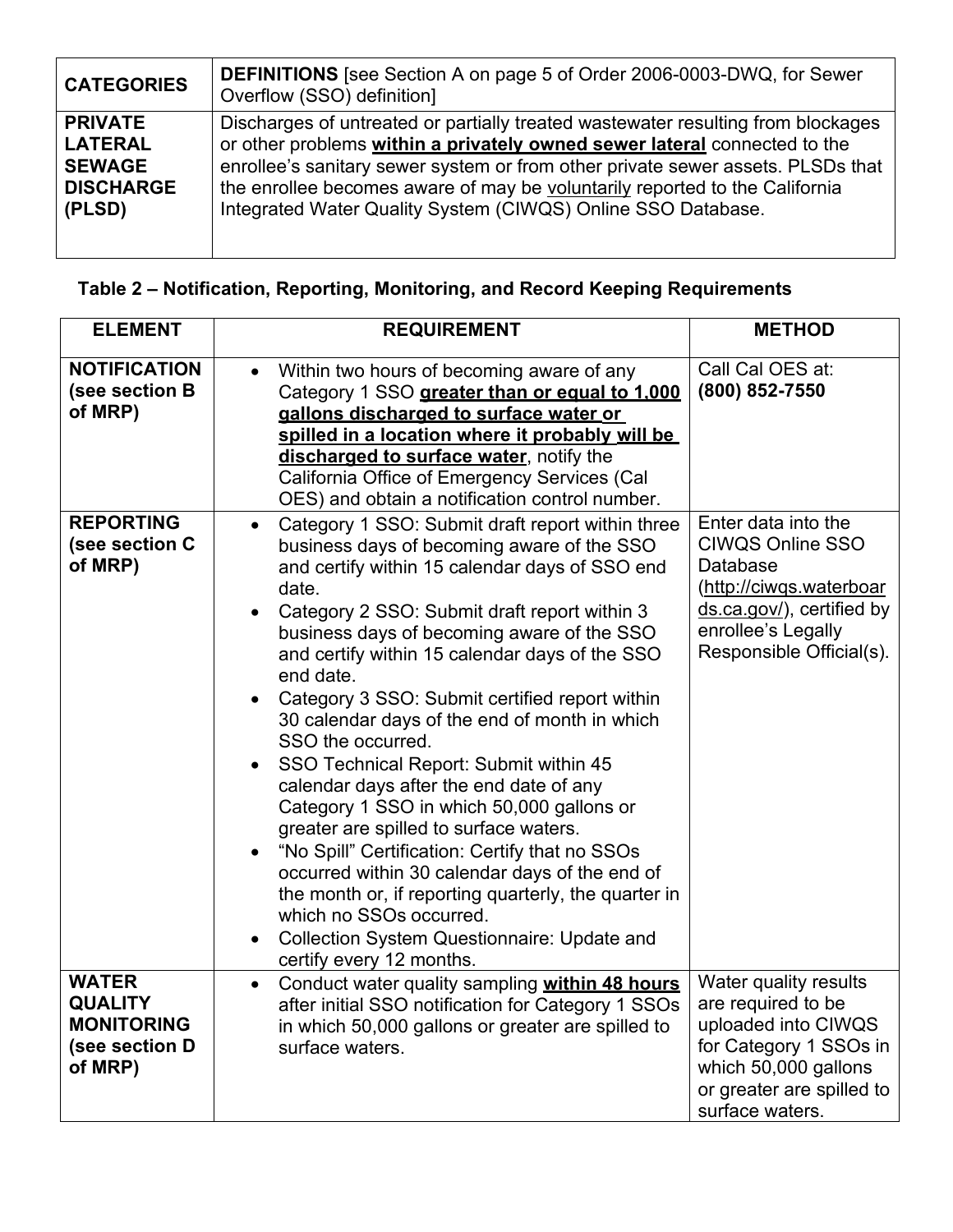| <b>RECORD</b><br><b>KEEPING</b><br>(see section E<br>of MRP) | • SSO event records.<br>• Records documenting Sanitary Sewer<br>Management Plan (SSMP) implementation and<br>changes/updates to the SSMP.<br>• Records to document Water Quality Monitoring<br>for SSOs of 50,000 gallons or greater spilled to<br>surface waters.<br>• Collection system telemetry records if relied<br>upon to document and/or estimate SSO Volume. | Self-maintained<br>records shall be<br>available during<br>inspections or upon<br>request. |
|--------------------------------------------------------------|-----------------------------------------------------------------------------------------------------------------------------------------------------------------------------------------------------------------------------------------------------------------------------------------------------------------------------------------------------------------------|--------------------------------------------------------------------------------------------|
|--------------------------------------------------------------|-----------------------------------------------------------------------------------------------------------------------------------------------------------------------------------------------------------------------------------------------------------------------------------------------------------------------------------------------------------------------|--------------------------------------------------------------------------------------------|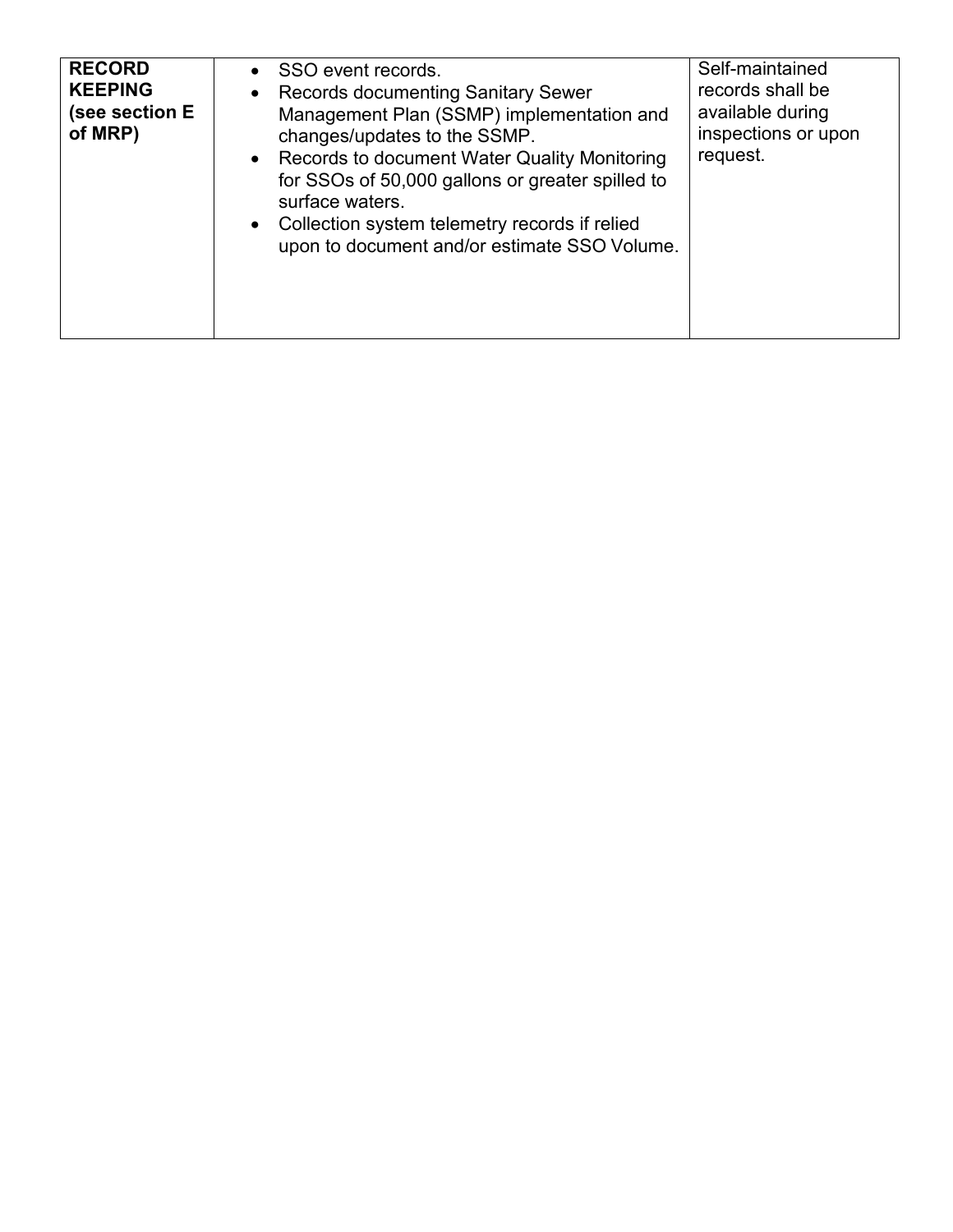# **B. NOTIFICATION REQUIREMENTS**

 Although Regional Water Quality Control Boards (Regional Water Boards) and the State Water Board (collectively, the Water Boards) staff do not have duties as first responders, this MRP is an appropriate mechanism to ensure that the agencies that have first responder duties are notified in a timely manner in order to protect public health and beneficial uses.

- 1. For any Category 1 SSO greater than or equal to 1,000 gallons that results in a discharge to a surface water or spilled in a location where it probably will be discharged to surface water, either directly or by way of a drainage channel or MS4, the enrollee shall, as soon as possible, but not later than two (2) hours after (A) the enrollee has knowledge of the discharge, (B) notification is possible, and (C) notification can be provided without substantially impeding cleanup or other emergency measures, notify the Cal OES and obtain a notification control number.
- 2. To satisfy notification requirements for each applicable SSO, the enrollee shall provide the information requested by Cal OES before receiving a control number. Spill information requested by Cal OES may include:
	- i. Name of person notifying Cal OES and direct return phone number.
	- ii. Estimated SSO volume discharged (gallons).
	- iii. If ongoing, estimated SSO discharge rate (gallons per minute).
	- iv. SSO Incident Description:
		- a. Brief narrative.
		- b. On-scene point of contact for additional information (name and cell phone number).
		- c. Date and time enrollee became aware of the SSO.
		- d. Name of sanitary sewer system agency causing the SSO.
		- e. SSO cause (if known).
	- v. Indication of whether the SSO has been contained.
	- vi. Indication of whether surface water is impacted.
	- vii. Name of surface water impacted by the SSO, if applicable.
	- viii. Indication of whether a drinking water supply is or may be impacted by the SSO.
	- ix. Any other known SSO impacts.
	- x. SSO incident location (address, city, state, and zip code).
- 3. Following the initial notification to Cal OES and until such time that an enrollee certifies the SSO report in the CIWQS Online SSO Database, the enrollee shall provide updates to Cal OES regarding substantial changes to the estimated volume of untreated or partially treated sewage discharged and any substantial change(s) to known impact(s).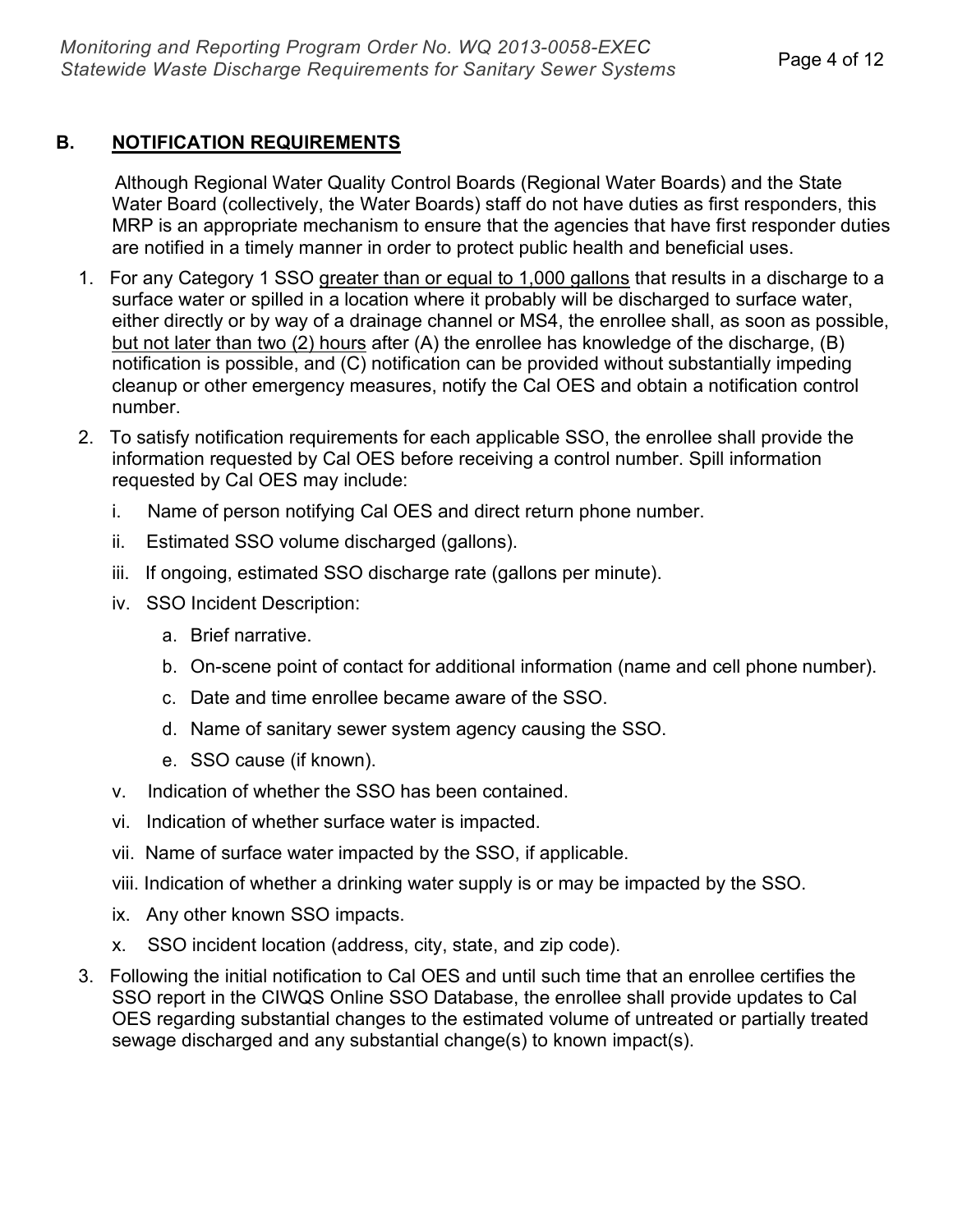4. PLSDs: The enrollee is strongly encouraged to notify Cal OES of discharges greater than or equal to 1,000 gallons of untreated or partially treated wastewater that result or may result in a discharge to surface water resulting from failures or flow conditions within a privately owned sewer lateral or from other private sewer asset(s) if the enrollee becomes aware of the PLSD.

# **C. REPORTING REQUIREMENTS**

- 1. **CIWQS Online SSO Database Account:** All enrollees shall obtain a CIWQS Online SSO Database account and receive a "Username" and "Password" by registering through CIWQS. These accounts allow controlled and secure entry into the CIWQS Online SSO Database.
- 2. **SSO Mandatory Reporting Information:** For reporting purposes, if one SSO event results in multiple appearance points in a sewer system asset, the enrollee shall complete one SSO report in the CIWQS Online SSO Database which includes the GPS coordinates for the location of the SSO appearance point closest to the failure point, blockage or location of the flow condition that caused the SSO, and provide descriptions of the locations of all other discharge points associated with the SSO event.

# 3. **SSO Categories**

- i. **Category 1** Discharges of untreated or partially treated wastewater of any volume resulting from an enrollee's sanitary sewer system failure or flow condition that:
	- a. Reach surface water and/or reach a drainage channel tributary to a surface water; or
	- b. Reach a MS4 and are not fully captured and returned to the sanitary sewer system or not otherwise captured and disposed of properly. Any volume of wastewater not recovered from the MS4 is considered to have reached surface water unless the storm drain system discharges to a dedicated storm water or groundwater infiltration basin (e.g., infiltration pit, percolation pond).
- ii. **Category 2** Discharges of untreated or partially treated wastewater greater than or equal to 1,000 gallons resulting from an enrollee's sanitary sewer system failure or flow condition that does not reach a surface water, a drainage channel, or the MS4 unless the entire SSO volume discharged to the storm drain system is fully recovered and disposed of properly.
- iii. **Category 3 –** All other discharges of untreated or partially treated wastewater resulting from an enrollee's sanitary sewer system failure or flow condition.

#### 4. **Sanitary Sewer Overflow Reporting to CIWQS - Timeframes**

- i. **Category 1 and Category 2 SSOs** All SSOs that meet the above criteria for Category 1 or Category 2 SSOs shall be reported to the CIWQS Online SSO Database:
	- a. Draft reports for Category 1 and Category 2 SSOs shall be submitted to the CIWQS Online SSO Database within three (3) business days of the enrollee becoming aware of the SSO. Minimum information that shall be reported in a draft Category 1 SSO report shall include all information identified in section 8.i.a. below. Minimum information that shall be reported in a Category 2 SSO draft report shall include all information identified in section 8.i.c below.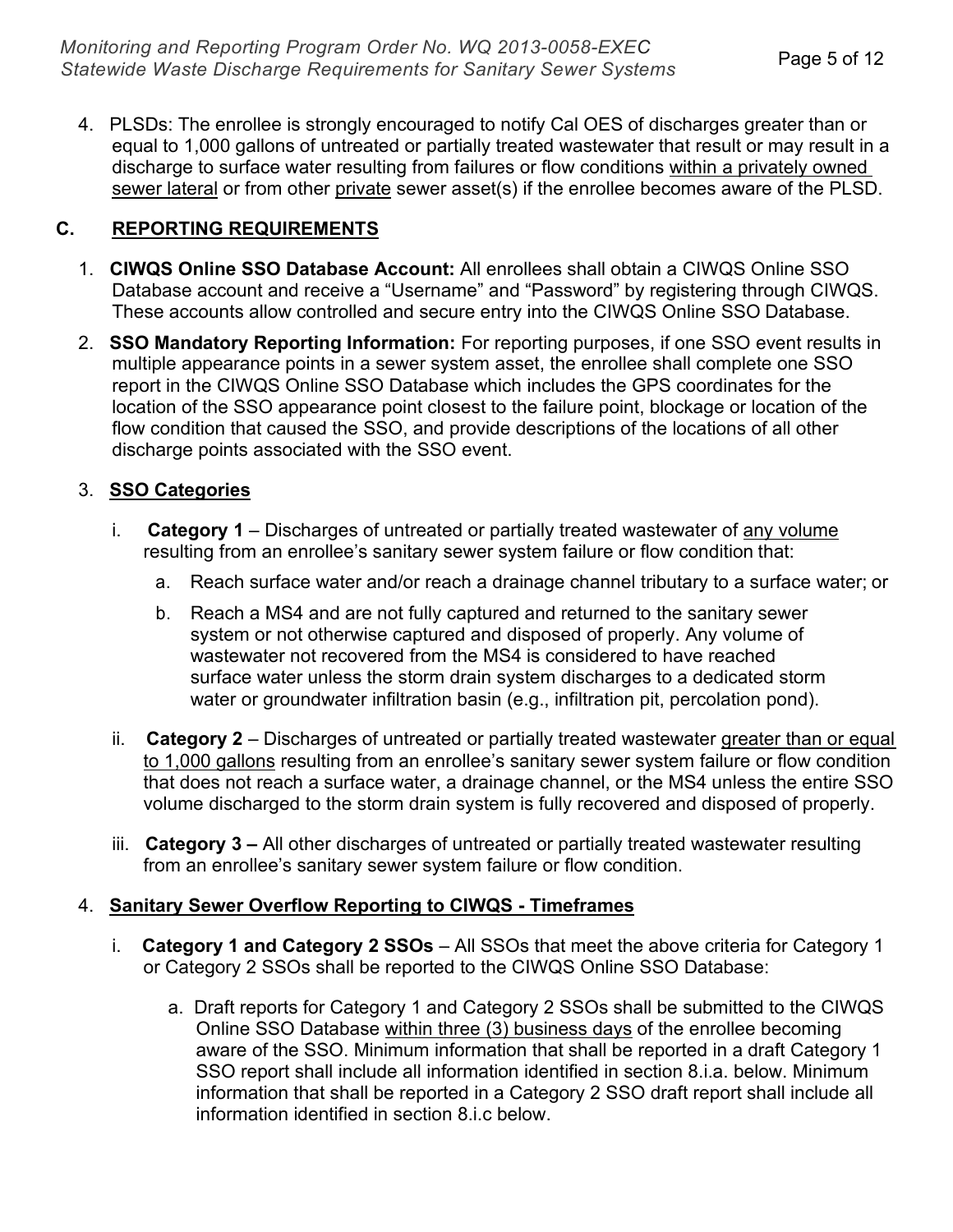- b. A final Category 1 or Category 2 SSO report shall be certified through the CIWQS Online SSO Database within 15 calendar days of the end date of the SSO. Minimum information that shall be certified in the final Category 1 SSO report shall include all information identified in section 8.i.b below. Minimum information that shall be certified in a final Category 2 SSO report shall include all information identified in section 8.i.d below.
- ii. **Category 3 SSOs** All SSOs that meet the above criteria for Category 3 SSOs shall be reported to the CIWQS Online SSO Database and certified within 30 calendar days after the end of the calendar month in which the SSO occurs (e.g., all Category 3 SSOs occurring in the month of February shall be entered into the database and certified by March 30). Minimum information that shall be certified in a final Category 3 SSO report shall include all information identified in section 8.i.e below.
- iii. **"No Spill" Certification** If there are no SSOs during the calendar month, the enrollee shall either 1) certify, within 30 calendar days after the end of each calendar month, a "No Spill" certification statement in the CIWQS Online SSO Database certifying that there were no SSOs for the designated month, or 2) certify, quarterly within 30 calendar days after the end of each quarter, "No Spill" certification statements in the CIWQS Online SSO Database certifying that there were no SSOs for each month in the quarter being reported on. For quarterly reporting, the quarters are Q1 - January/ February/ March, Q2 - April/May/June, Q3 - July/August/September, and Q4 - October/November/December.

 If there are no SSOs during a calendar month but the enrollee reported a PLSD, the enrollee shall still certify a "No Spill" certification statement for that month.

iv. **Amended SSO Reports** – The enrollee may update or add additional information to a certified SSO report within 120 calendar days after the SSO end date by amending the report or by adding an attachment to the SSO report in the CIWQS Online SSO Database. SSO reports certified in the CIWQS Online SSO Database prior to the adoption date of this MRP may only be amended up to 120 days after the effective date of this MRP. After 120 days, the enrollee may contact the SSO Program Manager to request to amend an SSO report if the enrollee also submits justification for why the additional information was not available prior to the end of the 120 days.

# 5. **SSO Technical Report**

The enrollee shall submit an SSO Technical Report in the CIWQS Online SSO Database within 45 calendar days of the SSO end date for any SSO in which 50,000 gallons or greater are spilled to surface waters. This report, which does not preclude the Water Boards from requiring more detailed analyses if requested, shall include at a minimum, the following:

#### i. **Causes and Circumstances of the SSO:**

- a. Complete and detailed explanation of how and when the SSO was discovered.
- b. Diagram showing the SSO failure point, appearance point(s), and final destination(s).
- c. Detailed description of the methodology employed and available data used to calculate the volume of the SSO and, if applicable, the SSO volume recovered.
- d. Detailed description of the cause(s) of the SSO.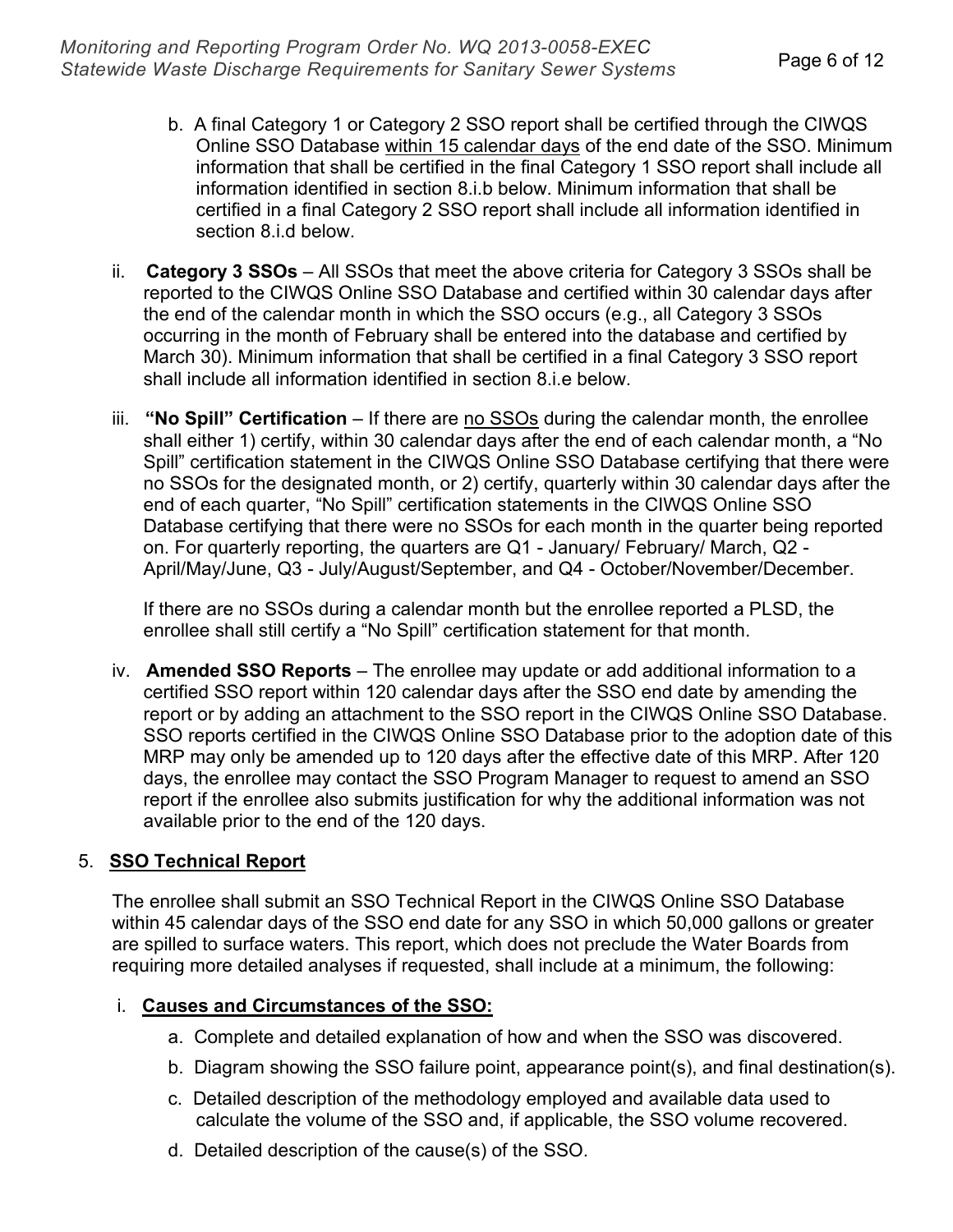- e. Copies of original field crew records used to document the SSO.
- f. Historical maintenance records for the failure location.

# ii. **Enrollee's Response to SSO:**

- a. Chronological narrative description of all actions taken by enrollee to terminate the spill.
- b. Explanation of how the SSMP Overflow Emergency Response plan was implemented to respond to and mitigate the SSO.
- c. Final corrective action(s) completed and/or planned to be completed, including a schedule for actions not yet completed.

# iii. **Water Quality Monitoring:**

- a. Description of all water quality sampling activities conducted including analytical results and evaluation of the results.
- b. Detailed location map illustrating all water quality sampling points.

# 6. **PLSDs**

Discharges of untreated or partially treated wastewater resulting from blockages or other problems within a privately owned sewer lateral connected to the enrollee's sanitary sewer system or from other private sanitary sewer system assets may be voluntarily reported to the CIWQS Online SSO Database.

- i. The enrollee is also encouraged to provide notification to Cal OES per section B above when a PLSD greater than or equal to 1,000 gallons has or may result in a discharge to surface water. For any PLSD greater than or equal to 1,000 gallons regardless of the spill destination, the enrollee is also encouraged to file a spill report as required by Health and Safety Code section 5410 et. seq. and Water Code section 13271, or notify the responsible party that notification and reporting should be completed as specified above and required by State law.
- ii. If a PLSD is recorded in the CIWQS Online SSO Database, the enrollee must identify the sewage discharge as occurring and caused by a private sanitary sewer system asset and should identify a responsible party (other than the enrollee), if known. Certification of PLSD reports by enrollees is not required.

# 7. **CIWQS Online SSO Database Unavailability**

In the event that the CIWQS Online SSO Database is not available, the enrollee must fax or email all required information to the appropriate Regional Water Board office in accordance with the time schedules identified herein. In such event, the enrollee must also enter all required information into the CIWQS Online SSO Database when the database becomes available.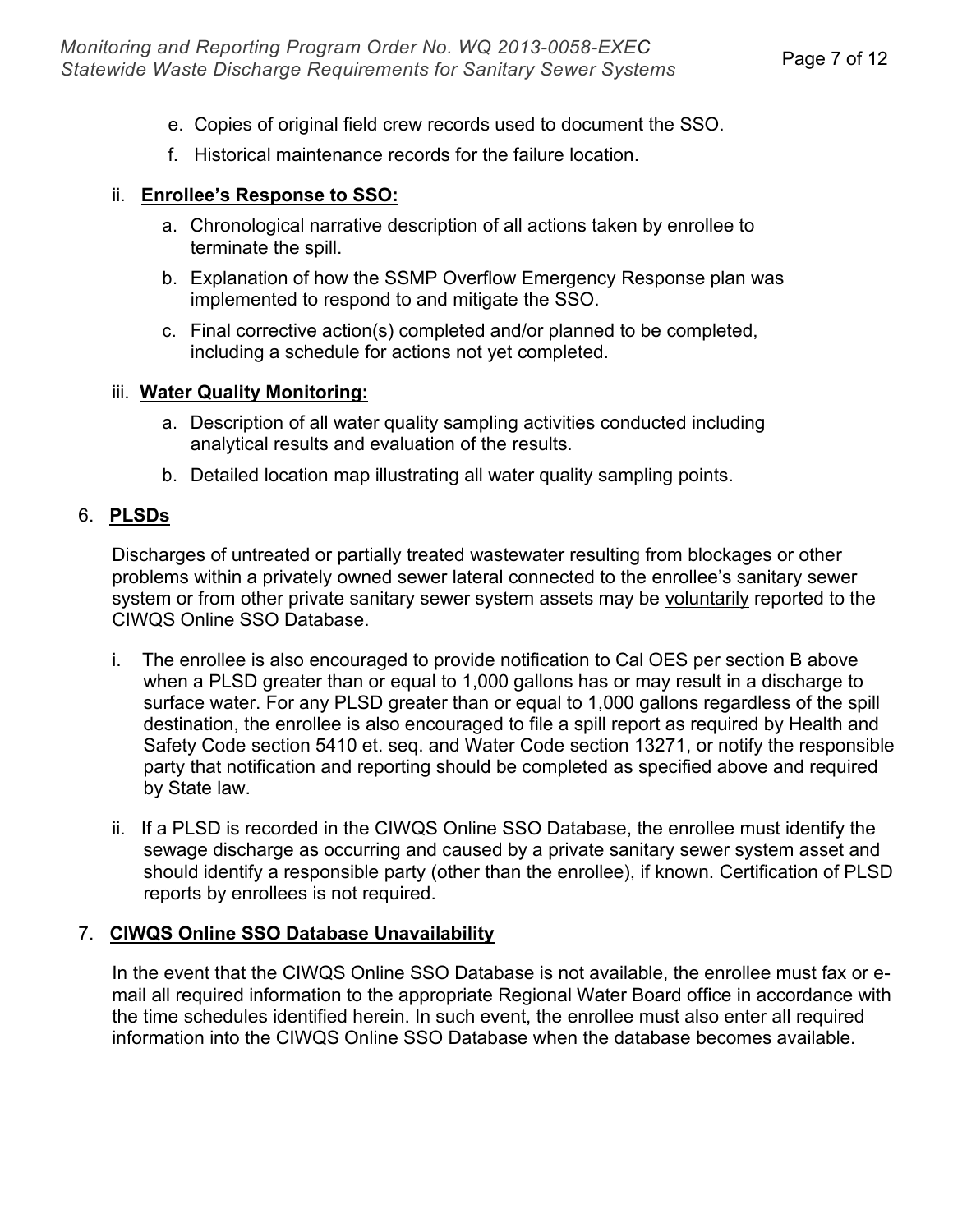## 8. **Mandatory Information to be Included in CIWQS Online SSO Reporting**

All enrollees shall obtain a CIWQS Online SSO Database account and receive a "Username" and "Password" by registering through CIWQS which can be reached at [CIWQS@waterboards.ca.gov](mailto:CIWQS@waterboards.ca.gov) or by calling (866) 792-4977, M-F, 8 A.M. to 5 P.M. These accounts will allow controlled and secure entry into the CIWQS Online SSO Database. Additionally, within thirty (30) days of initial enrollment and prior to recording SSOs into the CIWQS Online SSO Database, all enrollees must complete a Collection System Questionnaire (Questionnaire). The Questionnaire shall be updated at least once every 12 months.

#### i. **SSO Reports**

At a minimum, the following mandatory information shall be reported prior to finalizing and certifying an SSO report for each category of SSO:

- a. **Draft Category 1 SSOs**: At a minimum, the following mandatory information shall be reported for a draft Category 1 SSO report:
	- 1. SSO Contact Information: Name and telephone number of enrollee contact person who can answer specific questions about the SSO being reported.
	- 2. SSO Location Name.
	- 3. Location of the overflow event (SSO) by entering GPS coordinates. If a single overflow event results in multiple appearance points, provide GPS coordinates for the appearance point closest to the failure point and describe each additional appearance point in the SSO appearance point explanation field.
	- 4. Whether or not the SSO reached surface water, a drainage channel, or entered and was discharged from a drainage structure.
	- 5. Whether or not the SSO reached a municipal separate storm drain system.
	- 6. Whether or not the total SSO volume that reached a municipal separate storm drain system was fully recovered.
	- 7. Estimate of the SSO volume, inclusive of all discharge point(s).
	- 8. Estimate of the SSO volume that reached surface water, a drainage channel, or was not recovered from a storm drain.
	- 9. Estimate of the SSO volume recovered (if applicable).
	- 10. Number of SSO appearance point(s).
	- 11. Description and location of SSO appearance point(s). If a single sanitary sewer system failure results in multiple SSO appearance points, each appearance point must be described.
	- 12. SSO start date and time.
	- 13. Date and time the enrollee was notified of, or self-discovered, the SSO.
	- 14. Estimated operator arrival time.
	- 15. For spills greater than or equal to 1,000 gallons, the date and time Cal OES was called.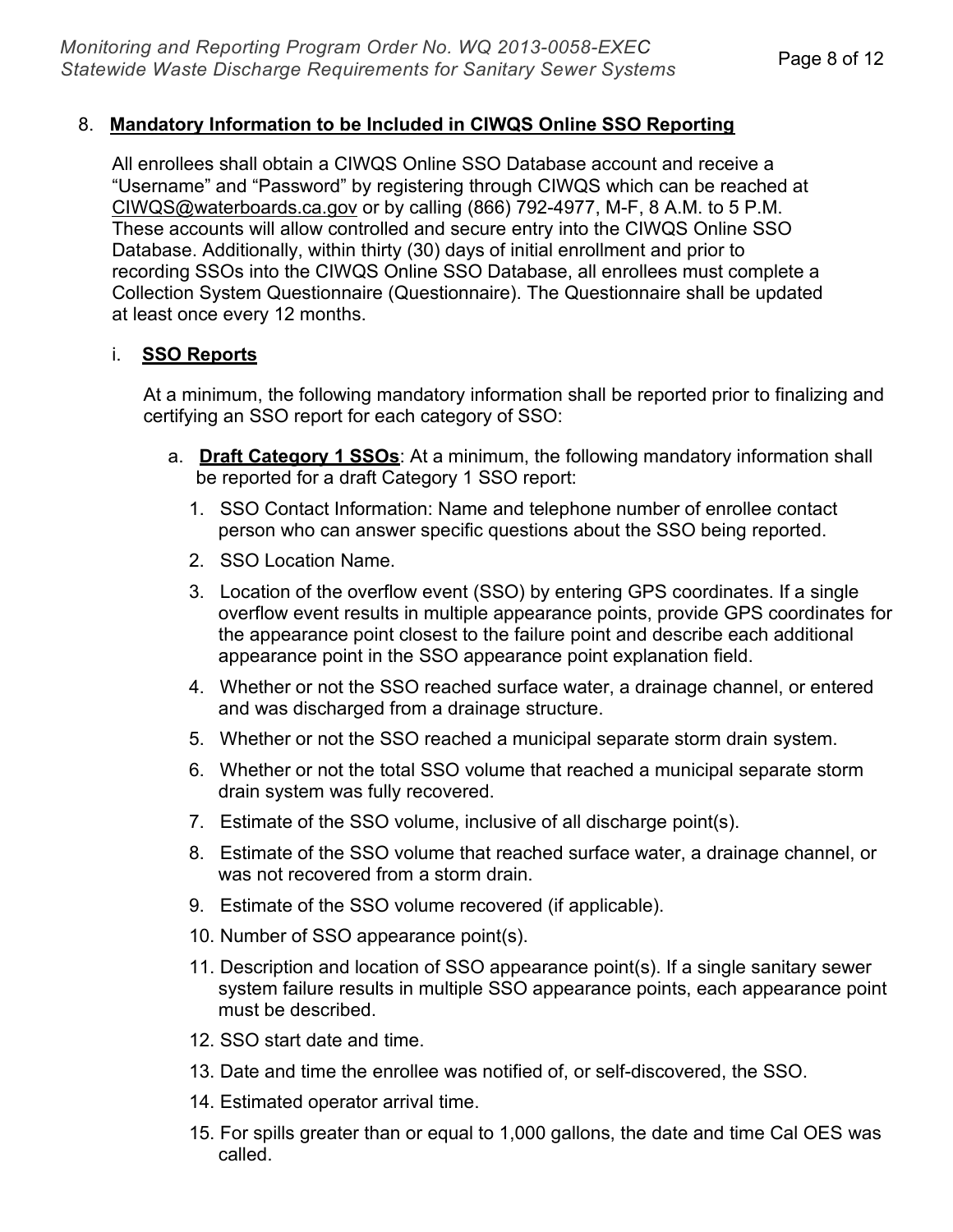- 16. For spills greater than or equal to 1,000 gallons, the Cal OES control number.
- b. **Certified Category 1 SSOs:** At a minimum, the following mandatory information shall be reported for a certified Category 1 SSO report, in addition to all fields in section 8.i.a:
	- 1. Description of SSO destination(s).
	- 2. SSO end date and time.
	- 3. SSO causes (mainline blockage, roots, etc.).
	- 4. SSO failure point (main, lateral, etc.).
	- 5. Whether or not the spill was associated with a storm event.
	- 6. Description of spill corrective action, including steps planned or taken to reduce, eliminate, and prevent reoccurrence of the overflow; and a schedule of major milestones for those steps.
	- 7. Description of spill response activities.
	- 8. Spill response completion date.
	- 9. Whether or not there is an ongoing investigation, the reasons for the investigation and the expected date of completion.
	- 10.Whether or not a beach closure occurred or may have occurred as a result of the SSO.
	- 11.Whether or not health warnings were posted as a result of the SSO.
	- 12. Name of beach(es) closed and/or impacted. If no beach was impacted, NA shall be selected.
	- 13. Name of surface water(s) impacted.
	- 14. If water quality samples were collected, identify parameters the water quality samples were analyzed for. If no samples were taken, NA shall be selected.
	- 15. If water quality samples were taken, identify which regulatory agencies received sample results (if applicable). If no samples were taken, NA shall be selected.
	- 16. Description of methodology(ies) and type of data relied upon for estimations of the SSO volume discharged and recovered.
	- 17.SSO Certification: Upon SSO Certification, the CIWQS Online SSO Database will issue a final SSO identification (ID) number.
- c. **Draft Category 2 SSOs:** At a minimum, the following mandatory information shall be reported for a draft Category 2 SSO report:
	- 1. Items 1-14 in section 8.i.a above for Draft Category 1 SSO.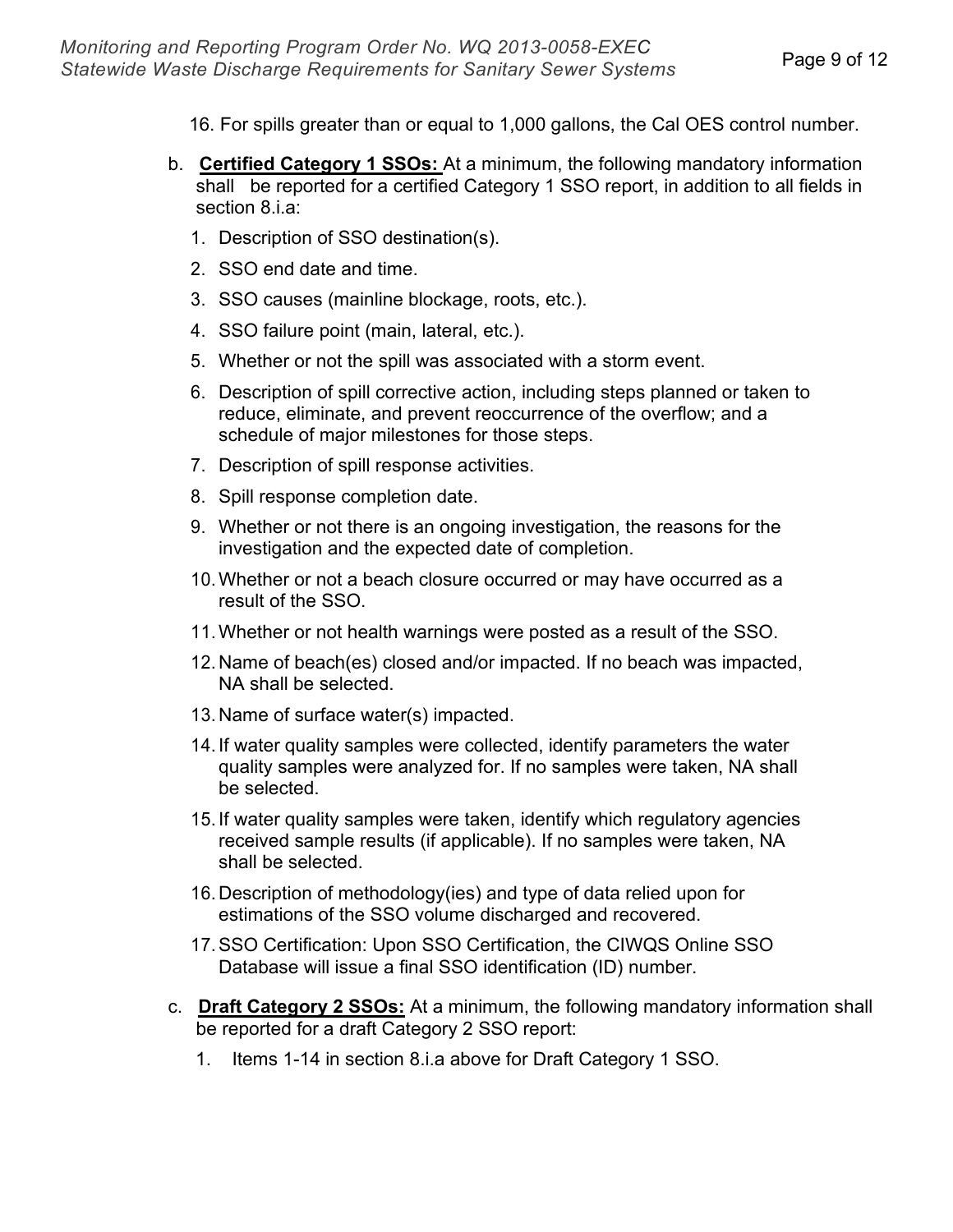- d. **Certified Category 2 SSOs:** At a minimum, the following mandatory information shall be reported for a certified Category 2 SSO report:
	- 1. Items 1-14 in section 8.i.a above for Draft Category 1 SSO and Items 1-9, and 17 in section 8.i.b above for Certified Category 1 SSO.
- e. **Certified Category 3 SSOs:** At a minimum, the following mandatory information shall be reported for a certified Category 3 SSO report:
	- 1. Items 1-14 in section 8.i.a above for Draft Category 1 SSO and Items 1-5, and 17 in section 8.i.b above for Certified Category 1 SSO.

# ii. **Reporting SSOs to Other Regulatory Agencies**

These reporting requirements do not preclude an enrollee from reporting SSOs to other regulatory agencies pursuant to state law. In addition, these reporting requirements do not replace other Regional Water Board notification and reporting requirements for SSOs.

# iii. **Collection System Questionnaire**

The required Questionnaire (see subsection G of the SSS WDRs) provides the Water Boards with site-specific information related to the enrollee's sanitary sewer system. The enrollee shall complete and certify the Questionnaire at least every 12 months to facilitate program implementation, compliance assessment, and enforcement response.

# iv. **SSMP Availability**

The enrollee shall provide the publicly available internet web site address to the CIWQS Online SSO Database where a downloadable copy of the enrollee's approved SSMP, critical supporting documents referenced in the SSMP, and proof of local governing board approval of the SSMP is posted. If all of the SSMP documentation listed in this subsection is not publicly available on the Internet, the enrollee shall comply with the following procedure:

a. Submit an **electronic** copy of the enrollee's approved SSMP, critical supporting documents referenced in the SSMP, and proof of local governing board approval of the SSMP to the State Water Board, within 30 days of that approval and within 30 days of any subsequent SSMP re-certifications, to the following mailing address:

State Water Resources Control Board Division of Water Quality Attn: SSO Program Manager 1001 I Street, 15th Floor, Sacramento, CA 95814

# **D. WATER QUALITY MONITORING REQUIREMENTS:**

To comply with subsection D.7(v) of the SSS WDRs, the enrollee shall develop and implement an SSO Water Quality Monitoring Program to assess impacts from SSOs to surface waters in which 50,000 gallons or greater are spilled to surface waters. The SSO Water Quality Monitoring Program, shall, at a minimum: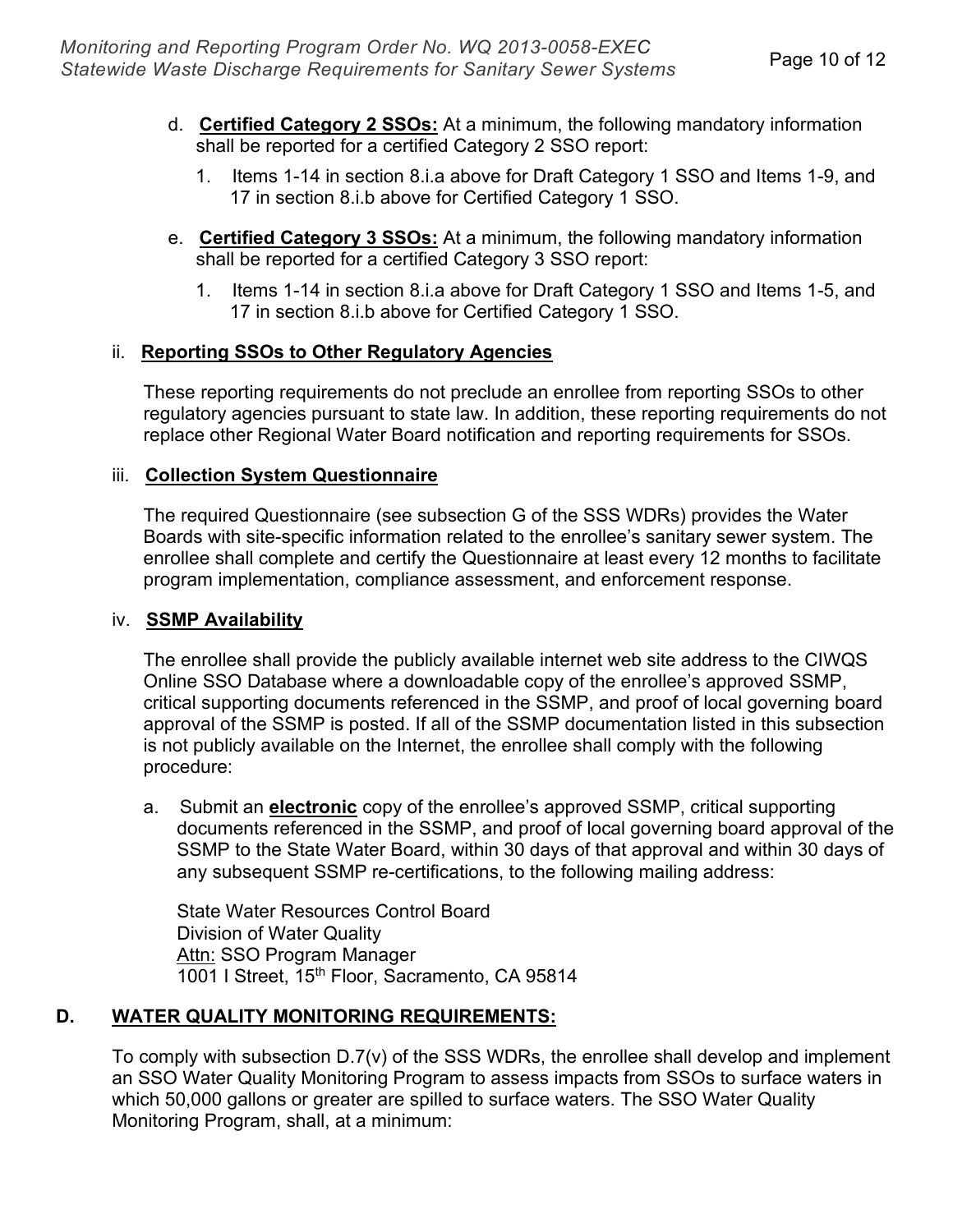- 1. Contain protocols for water quality monitoring.
- 2. Account for spill travel time in the surface water and scenarios where monitoring may not be possible (e.g. safety, access restrictions, etc.).
- 3. Require water quality analyses for ammonia and bacterial indicators to be performed by an accredited or certified laboratory.
- 4. Require monitoring instruments and devices used to implement the SSO Water Quality Monitoring Program to be properly maintained and calibrated, including any records to document maintenance and calibration, as necessary, to ensure their continued accuracy.
- 5. Within 48 hours of the enrollee becoming aware of the SSO, require water quality sampling for, at a minimum, the following constituents:
	- i. Ammonia
	- ii. Appropriate Bacterial indicator(s) per the applicable Basin Plan water quality objective or Regional Board direction which may include total and fecal coliform, enterococcus, and ecoli.

# **E. RECORD KEEPING REQUIREMENTS:**

The following records shall be maintained by the enrollee for a minimum of five (5) years and shall be made available for review by the Water Boards during an onsite inspection or through an information request:

- 1. General Records: The enrollee shall maintain records to document compliance with all provisions of the SSS WDRs and this MRP for each sanitary sewer system owned including any required records generated by an enrollee's sanitary sewer system contractor(s).
- 2. SSO Records: The enrollee shall maintain records for each SSO event, including but not limited to:
	- i. Complaint records documenting how the enrollee responded to all notifications of possible or actual SSOs, both during and after business hours, including complaints that do not result in SSOs. Each complaint record shall, at a minimum, include the following information:
		- a. Date, time, and method of notification.
		- b. Date and time the complainant or informant first noticed the SSO.
		- c. Narrative description of the complaint, including any information the caller can provide regarding whether or not the complainant or informant reporting the potential SSO knows if the SSO has reached surface waters, drainage channels or storm drains.
		- d. Follow-up return contact information for complainant or informant for each complaint received, if not reported anonymously.
		- e. Final resolution of the complaint.